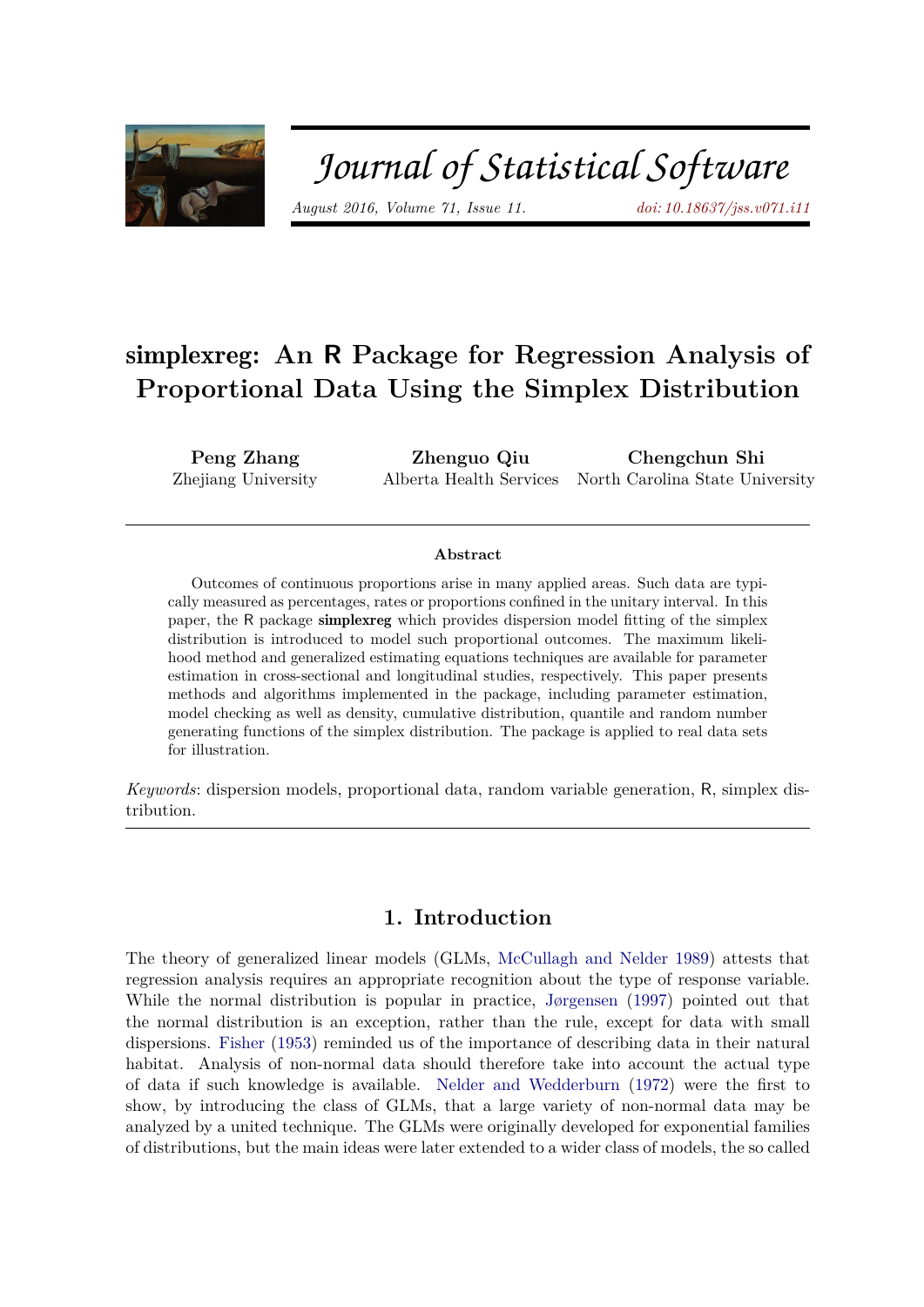dispersion models [\(Jørgensen](#page-18-1) [1997\)](#page-18-1). The major contribution behind dispersion models is that the notions of location and scale may be generalized to position and dispersion, respectively, so that a comprehensive range of non-normal distributions is covered and more data types such as positive data, positive data with zero, count data, binomial data and directional data can be dealt with by dispersion models in their natural habitat. An important subclass of dispersion models are the exponential dispersion models, which are the now familiar class of generalized linear models. In the meanwhile, the residual sum of squares from the analysis of variance is generalized to the notion of deviance, making the analysis of deviance available as a general inference tool in model fitting and model selection.

In applied fields, outcomes of proportions often arise. Few models are suitable for fitting such data. The beta distribution is often used in Bayesian statistics as the conjugate prior distribution for binomial proportions. With suitable parameter transformations of the beta distribution, [Ferrari and Cribari-Neto](#page-18-4) [\(2004\)](#page-18-4) proposed a beta regression model for rates or proportions and implemented the related statistical estimation and inference methods in the R (R [Core Team](#page-19-0) [2016\)](#page-19-0) package betareg [\(Cribari-Neto and Zeileis](#page-18-5) [2010\)](#page-18-5). Another R package gamlss [\(Rigby and Stasinopoulos](#page-19-1) [2005;](#page-19-1) [Stasinopoulos and Rigby](#page-19-2) [2007\)](#page-19-2) provides semi-parametric regression type models for proportional data. However, with an additional dispersion parameter, the simplex distribution [\(Barndorff-Nielsen and Jørgensen](#page-18-6) [1991\)](#page-18-6) based GLM is more robust for analysis of continuous proportional data [\(Zhang and Qiu](#page-19-3) [2014\)](#page-19-3). The simplex distribution includes a large class of distributions whose domains are confined in (0, 1). As shown by [Jørgensen](#page-18-1) [\(1997\)](#page-18-1), such a distribution is actually a dispersion model and shares many common analytic properties with the exponential dispersion models. Therefore, the GLM for continuous proportional data can be developed on the lines of the classical GLMs [\(Song and Tan](#page-19-4) [2000\)](#page-19-4). In the literature, the simplex marginal model [\(Song and Tan](#page-19-4) [2000;](#page-19-4) [Song, Qiu, and Tan](#page-19-5) [2004\)](#page-19-5), and the simplex mixed-effects model [\(Qiu, Song, and Tan](#page-19-6) [2008\)](#page-19-6) have been extensively studied. In this paper, we will briefly present some properties of the simplex distribution, which provides a foundation for the inference and computation in the package simplexreg [\(Zhang, Qiu, and Shi](#page-19-7) [2016\)](#page-19-7). The package is implemented in the R system and available from the Comprehensive R Archive Network (CRAN) at [https:](https://CRAN.R-project.org/package=simplexreg) [//CRAN.R-project.org/package=simplexreg](https://CRAN.R-project.org/package=simplexreg). There are three major lines of functions:

- 1. Calculation of the density, cumulative distribution, quantile and random number generating functions for the simplex distribution.
- 2. Statistical inference in the simplex generalized linear model (SGLM, [Zhang and Qiu](#page-19-3) [2014\)](#page-19-3) via maximum likelihood (ML) for cross-sectional proportional data set.
- 3. Analysis of longitudinal proportional data set via an extended version of generalized estimating equations (GEE) using the simplex distribution.

The paper is organized as follows. Section [2](#page-2-0) presents the methods to calculate density, distribution and quantile functions as well as the function generating random variables of the simplex distribution. Section [3](#page-4-0) illustrates the methodology of modeling proportional data using simplex generalized regression. The generalized estimating equations for longitudinal proportional outcomes are given in Section [4.](#page-5-0) Then we address model diagnostics in Section [5.](#page-7-0) Section [6](#page-8-0) presents the details of the **simplexreg** package. Section [7](#page-11-0) further conducts analyses based on the simplex distribution in R with real data sets. Finally, plans for extending the package are described in Section [8.](#page-17-0)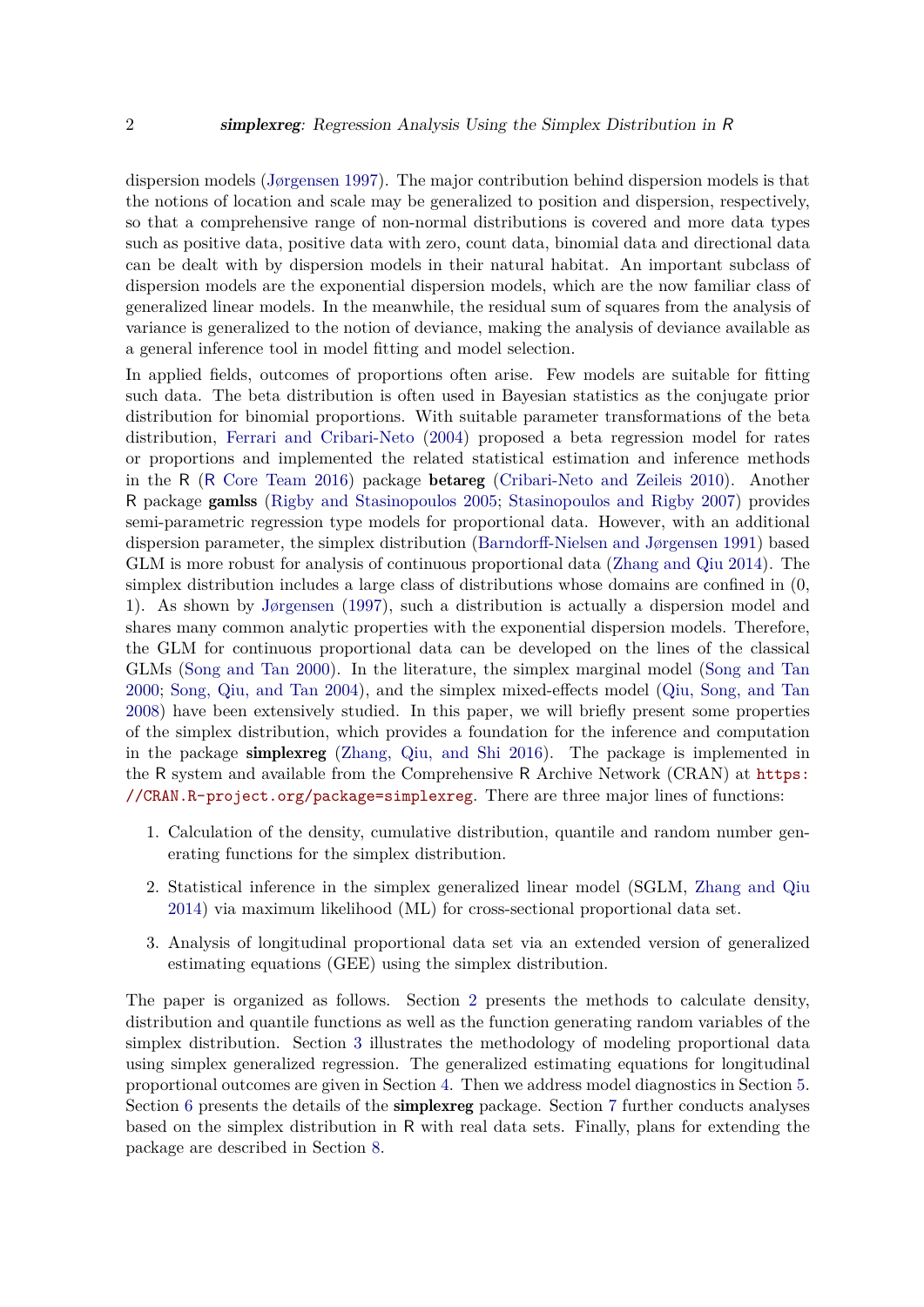### **2. The simplex distribution**

<span id="page-2-0"></span>Simplex distributions are effectively derived from the generalized inverse Gaussian distribution [\(Barndorff-Nielsen and Jørgensen](#page-18-6) [1991\)](#page-18-6). Consider the class of renormalized saddle-point approximations (when  $\sigma^2 \to 0$ ) defined by

$$
p(y; \alpha_1, \alpha_2, \mu, \sigma^2) = c(\alpha_1, \alpha_2, \mu, \sigma^2) y_1^{\alpha_1 - 1} (1 - y_1)^{\alpha_2 - 1} \exp\{-\frac{1}{2\sigma^2} d_{\alpha_1, \alpha_2}(y; \mu)\}, \quad y \in (0, 1),
$$

where  $d_{\alpha_1,\alpha_2}(y;\mu)$  is a unit deviance defined by

$$
d_{\alpha_1,\alpha_2}(y;\mu) = \mu^{2\alpha_1 - 1} (1 - \mu)^{2\alpha_2 - 1} \frac{y(1 - y)}{(y - \mu)^2},
$$

and  $c(\alpha_1, \alpha_2, \mu, \sigma^2)$  is the normalized term. The parameters of the distribution are  $(\alpha_1, \alpha_2)^\top \in$  $\mathcal{R}^2$ ,  $\sigma^2 > 0$  and  $\mu \in (0,1)$ . The distribution is called the general simplex distribution, and is denoted by  $Y \sim S(\alpha_1, \alpha_2, \mu, \sigma^2)$ . If  $\alpha_1, \alpha_2 > 0$ , the limiting case  $\sigma^2 \to \infty$  is the beta distribution with parameters  $\alpha_1$  and  $\alpha_2$ . The special case with  $(\alpha_1, \alpha_2) = \left(-\frac{1}{2}\right)$  $\frac{1}{2}, -\frac{1}{2}$  $(\frac{1}{2})$  gives the standard simplex distribution, which we from now on refer to as the simplex distribution.

With mean  $\mu \in (0,1)$  and dispersion parameter  $\sigma^2 > 0$ , the simplex distribution has a density function taking a similar expression to a normal density,

$$
f(y; \mu, \sigma^2) = \left[2\pi\sigma^2\{y(1-y)\}^3\right]^{-\frac{1}{2}} \exp\left\{-\frac{1}{2\sigma^2}d(y; \mu)\right\}, \quad y \in (0, 1),
$$
 (1)

where the unit deviance function is

<span id="page-2-1"></span>
$$
d(y; \mu) = \frac{y(1-y)\mu^2(1-\mu)^2}{(y-\mu)^2}
$$

with the unit variance function  $V(\mu) = \mu^3 (1 - \mu)^3$ .

Then a random variable Y which follows a simplex distribution with mean  $\mu$  and dispersion parameter  $\sigma^2$  is denoted by  $Y \sim S^-(\mu, \sigma^2)$ . [Jørgensen](#page-18-1) [\(1997\)](#page-18-1) gave the variance of  $Y, \tau^2$ , as

$$
\tau^2 = \mu(1 - \mu) - \frac{1}{\sqrt{2\sigma^2}} \exp\left\{\frac{1}{2\sigma^2 \mu^2 (1 - \mu)^2}\right\} \Gamma\left\{\frac{1}{2}, \frac{1}{2\sigma^2 \mu^2 (1 - \mu)^2}\right\},\tag{2}
$$

where  $\Gamma(a, b)$  is the incomplete  $\Gamma$ -function defined by  $\Gamma(a, b) = \int_b^{\infty} t^{a-1} b^t dt$ .

Another important property about the density of the simplex distribution worth to mention is that when the dispersion parameter  $\sigma^2 \to 0$ , the small-dispersion asymptotic theory [\(Jørgensen](#page-18-1) [1997\)](#page-18-1) leads to

<span id="page-2-2"></span>
$$
\frac{Y - \mu}{\sigma \sqrt{V(\mu)}} \stackrel{d}{\to} N(0, 1). \tag{3}
$$

It has been proved that the simplex distribution has a uni-mode if  $\sigma \leq 4/$ √ 3; otherwise, it yields multi-modes.

Given values of parameters,  $\mu$  and  $\sigma$ , the calculation of the simplex density function is straightforward (see [\(1\)](#page-2-1)). As for the distribution and quantile functions, we calculate the normalized cumulative distribution and quantile functions instead of simplifying the computation if the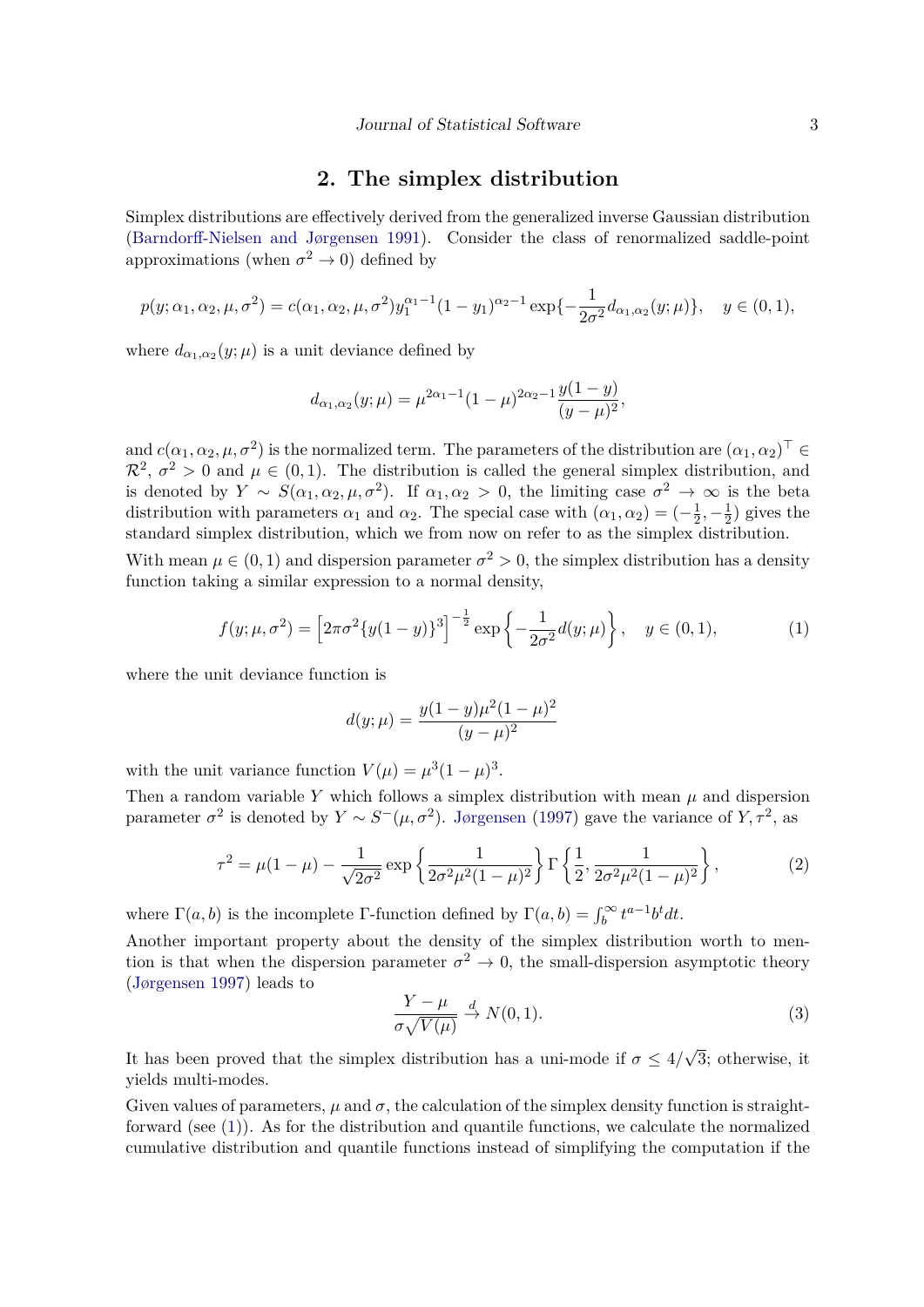dispersion parameter is small. When the dispersion parameter is large, however, the distribution function is calculated through a numerical integration while the quantile function is obtained by solving nonlinear equations.

The interest in developing algorithms to generate random variables from the simplex distribution lies in many aspects, one of which is the need in simulation studies. Also, the effective algorithm to generate random variables from the simplex distribution is the base of Markov chain Monte Carlo methods in Bayesian inference. Simplex random variable generation can be developed based on a certain transformation which is motivated by the fact that the simplex distribution is transformed from the inverse Gaussian mixture distribution [\(Qiu](#page-19-8) [2001\)](#page-19-8).

The inverse Gaussian mixture distribution [\(Jørgensen](#page-18-7) [1991\)](#page-18-7), denoted by  $X \sim M$ -*IG*( $\xi, \epsilon^2, p$ ), is the mixture of the inverse Gaussian distribution (with probability  $1 - p$ ) and its complementary reciprocal (with probability  $p$ ), with probability density:

$$
f(x;\xi,\epsilon^2,p) = (2\pi\epsilon^2 x^3)^{-\frac{1}{2}} \left(1 - p + \frac{px}{\xi}\right) \exp\left\{-\frac{1}{2\epsilon^2} \frac{(x-\xi)^2}{\xi^2 x}\right\}, \quad x > 0.
$$

Suppose  $X \sim M$ -*IG*( $\xi, \epsilon^2, p$ ), let

$$
y = \frac{x}{1+x}
$$
,  $\mu = \frac{\xi}{1+\xi}$ , and  $\sigma^2 = \frac{\epsilon^2}{(1-p)^2} = \epsilon^2 (1-\xi)^2$ .

Then  $Y = \frac{X}{1+X} \sim S^{-}(\mu, \sigma^2)$ , noting that the Jacobian is  $(1 - y)^{-2}$  in this transformation. Therefore, to generate random variables from the simplex distribution  $S^-(\mu, \sigma^2)$ , we can first produce random variables from the inverse Gaussian mixture distribution,  $M$ -*IG*( $\xi$ ,  $\epsilon^2$ ,  $p$ ). [Jørgensen](#page-18-7) [\(1991\)](#page-18-7) presented the method to generate the inverse Gaussian mixture random variables from the inverse Gaussian distribution, denoted by  $IG(\xi, \epsilon^2)$ , and  $\chi^2$  distribution. To generate inverse Gaussian random variables, we adopt the method proposed by [Michael,](#page-18-8) [Schucany, and Hass](#page-18-8) [\(1976\)](#page-18-8), which is based on the property that the kernel of the inverse Gaussian density has a  $\chi^2$ -distribution. The proposed transformation method for a simplex random number generation is built only upon the  $\chi^2$ -generator and uniform-generator, with the process listed as follows:

- 1. Set  $p = \mu$ ,  $\xi = \frac{\mu}{1 \mu}$  $\frac{\mu}{1-\mu}$  and  $\epsilon^2 = \sigma^2(1-\mu)^2$ .
- 2. Generate random variable  $X_1 \sim IG(\xi, \epsilon^2)$ :
	- Generate random variable  $Z \sim \chi^2(1)$ , and *U* from the uniform  $(0, 1)$  distribution.
	- Set  $Z_1 = \xi + \frac{\xi^2 \epsilon^2 Z}{2} \frac{\xi \epsilon^2}{2}$ 2  $\sqrt{4 \xi Z}$  $\frac{\xi Z}{\epsilon^2} + \xi^2 Z^2$ .
	- Choose  $\frac{\xi^2}{Z_1}$  $\frac{\xi^2}{Z_1}$  to be  $X_1$  if  $U > \frac{\xi}{\xi + Z_1}$  or choose  $Z_1$  otherwise.
- 3. Generate the random variable  $X \sim M$ -*IG*( $\xi, \epsilon^2, p$ ):
	- Generate random variable  $X_2 \sim \xi^2 \epsilon^2 \chi^2(1)$ .
	- Let *X* equals to  $X_1 + X_2$  with probability *p* and  $X_1$  with probability  $1 p$ .
- 4. Apply the "simplex" transformation function  $Y = \frac{X}{1+}$  $\frac{X}{1+X}$ .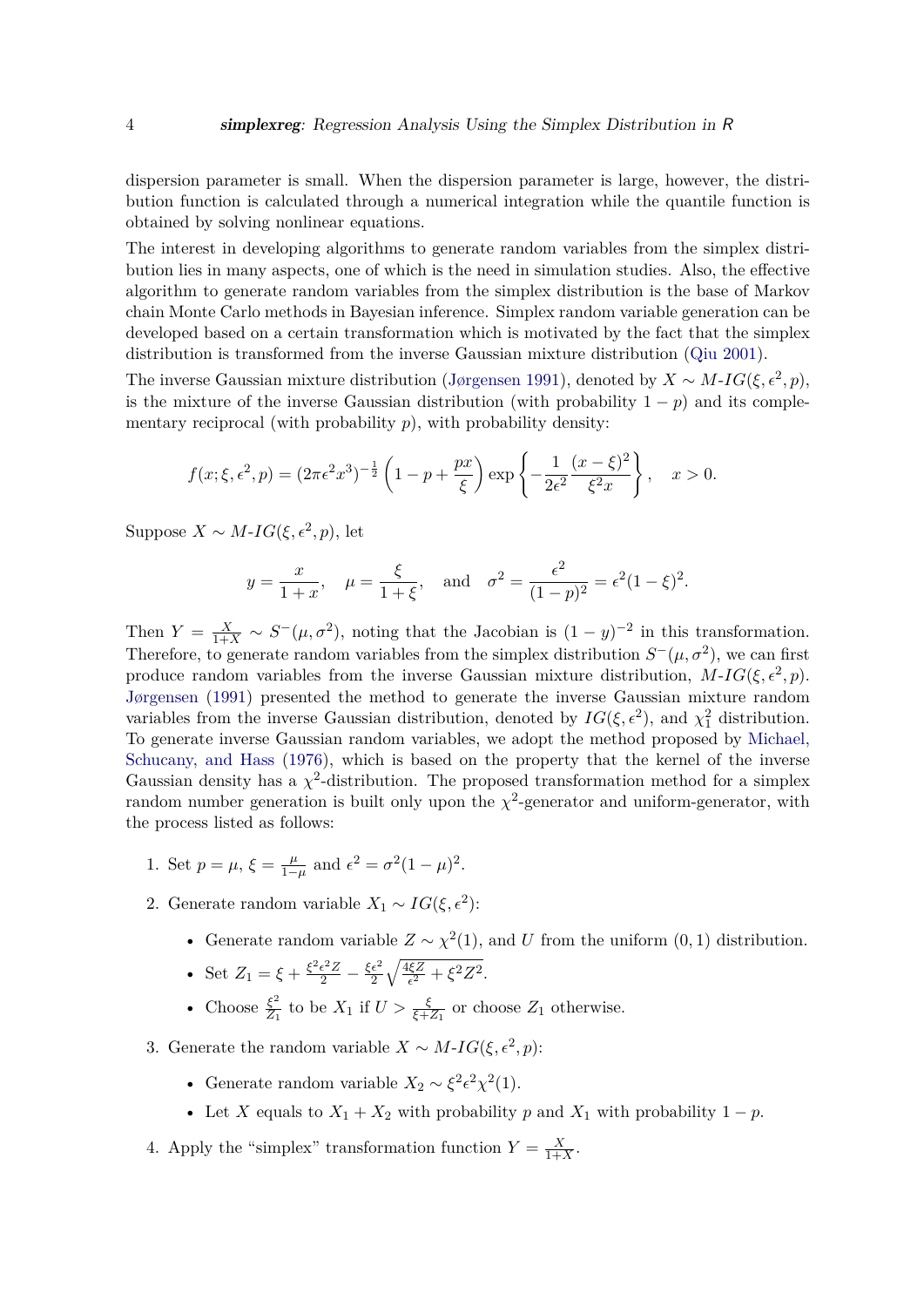<span id="page-4-2"></span>The following properties of the simplex distribution will be used in the inference and computation of simplex models:

**Proposition 1** *Let*  $Y \sim S^{-}(\mu; \sigma^2)$ *. Then*  $E(Y) = \mu$ *, and* 

(i) 
$$
E\{d(Y; \mu)\} = \sigma^2
$$
  
(ii)  $E\{(Y - \mu)d'(Y; \mu)\} = -2\sigma^2$ .

- $(iii)$  **E** $\{(Y \mu)d(Y;\mu)\} = 0.$
- $(iv) \mathsf{E} \{ d'(Y; \mu) \} = 0.$

(v) 
$$
\frac{1}{2} \mathsf{E} \{ d''(Y; \mu) \} = \frac{3\sigma^2}{\mu(1-\mu)} + \frac{1}{\mu^3(1-\mu)^3}.
$$

- (*vi*) VAR { $d(Y; \mu)$ } = 2 ( $\sigma^2$ )<sup>2</sup>.
- *(vii)* VAR  $\{u(Y; \mu)\} = \frac{3\sigma^4}{\mu(1-\mu)} + \frac{\sigma^2}{\mu^3(1-\mu)}$  $\frac{\sigma^2}{\mu^3(1-\mu)^3}$ .

The proof can be found in [Song and Tan](#page-19-4) [\(2000\)](#page-19-4), [Qiu](#page-19-8) [\(2001\)](#page-19-8), Song *[et al.](#page-19-5)* [\(2004\)](#page-19-5) and [Zhang](#page-19-3) [and Qiu](#page-19-3) [\(2014\)](#page-19-3).

## <span id="page-4-4"></span>**3. Simplex generalized linear models**

<span id="page-4-0"></span>Consider cross-sectional proportional responses  $y_i$ ,  $0 < y_i < 1$ ,  $i = 1, 2, ..., m$ . Let  $x_i$  be a *p*-element vector of covariates for subject  $i = 1, 2, \ldots, m$ ,  $z_i$  be a subset of  $x_i$ . The goal is to model the means of the responses and the dispersion as functions of these covariates.

Assuming  $y_i$  are realizations of the random variable  $Y_i$ ,  $Y_i | x_i \sim S^{-}(\mu_i, \sigma_i^2)$ , we write a generalized linear model

$$
\eta_i = g(\mu_i) = x_i^{\top} \beta,\tag{4}
$$

where the function  $g:(0,1) \to (-\infty,\infty)$  is the link function, and  $\beta$  is the vector of regression parameters of interest, and the dispersion  $\sigma_i^2$  in the simplex heterogeneous model may be modeled with some covariates:

<span id="page-4-3"></span><span id="page-4-1"></span>
$$
h(\sigma_i^2) = z_i^\top \gamma,\tag{5}
$$

where the function  $h : (0, \infty) \to (-\infty, \infty)$  is the link function, and  $\gamma$  is the vector of regression coefficients associated with the dispersion  $\sigma_i^2$ . The homogeneous simplex model is obtained by removing the varying dispersion effect in [\(5\)](#page-4-1).

This is an extension of the generalized linear models mentioned in [Jørgensen](#page-18-1) [\(1997\)](#page-18-1), noting that (i) given  $x_i, Y_i, i = 1, \ldots, m$  are independently distributed with mean  $E(Y_i|x_i) = \mu_i$ ; (ii) the parameters  $\mu_i$  may vary from subject to subject; (iii) the link function can be any monotonic and differentiable function. However, the simplex density function is not a member of the exponential family with the general form and the variance of *Y<sup>i</sup>* does not vary with the  $x_i$ 's through  $\mu_i$  alone, which, in fact, depends on the dispersion parameter.

To estimate the parameters *β* and *γ* for the SGLM with varying dispersion, we follow the classical theory of GLMs and use the iteratively re-weighted least squares algorithm for the maximum likelihood estimation of  $\beta$  and  $\gamma$ . Clearly, the log-likelihood takes the form

$$
\ell(\beta, \gamma) = -\frac{1}{2} \sum_{i=1}^{m} \left\{ \frac{d(y_i; \mu_i)}{\sigma_i^2} - \log \sigma_i^2 \right\},\tag{6}
$$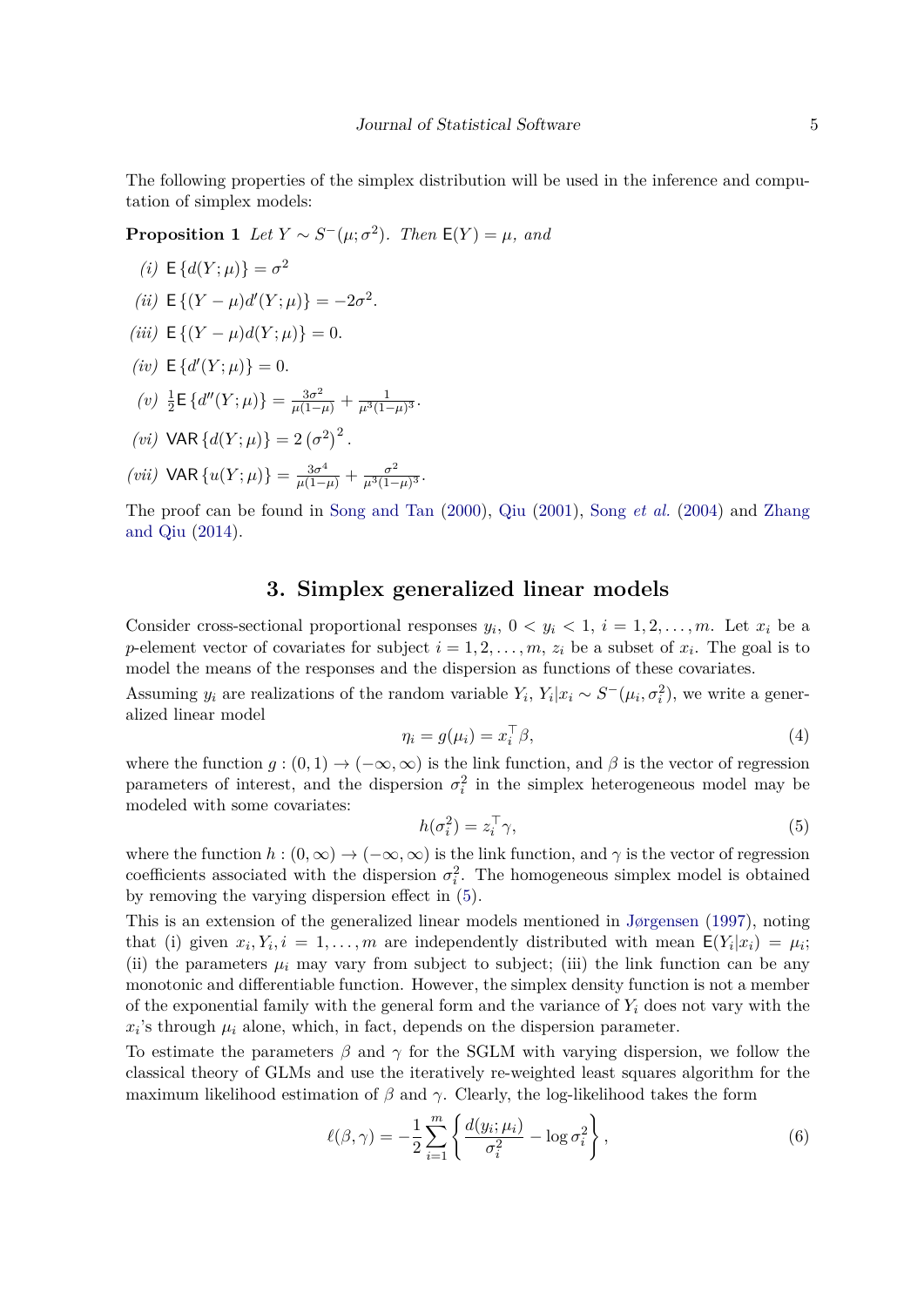subject to a constant term.

<span id="page-5-1"></span>Define the surrogate or "working" vector  $s = (s_1, s_2, \ldots, s_m)^\top$  as follows: The *i*th component is given by

<span id="page-5-2"></span>
$$
s_i = g(\mu_i) + \frac{u(y_i, \mu_i)}{\sigma_i^2 w_i g'(\mu_i)},
$$
\n(7)

where  $u(y_i, \mu_i)$  is the score function defined as

$$
u(y; \mu) = \frac{y - \mu}{\mu(1 - \mu)} \left\{ d(y; \mu) + \frac{1}{\mu^2 (1 - \mu)^2} \right\},\tag{8}
$$

and weights are given by

$$
w_i = \frac{\mathsf{E}d''(y_i; \mu_i)}{2\sigma_i^2 \left\{g'(\mu_i)\right\}^2} = \frac{1}{\sigma_i^2 \left\{g'(\mu_i)\right\}^2} \left(\frac{3\sigma_i^2}{\pi_i} + \frac{1}{\pi_i^3}\right),\tag{9}
$$

where  $\pi_i = \mu_i(1 - \mu_i)$  by Proposition [1\(](#page-4-2)v).

The expression in [\(7\)](#page-5-1) of the surrogate response is a natural extension to dispersion models. For exponential family models, this surrogate response reduces to  $s_i = g(\mu_i) + (y_i - \mu_i)g'(\mu_i)$ , a common form seen in the classical GLMs. By the deviations of [\(6\)](#page-4-3), we may estimate *β* and  $\gamma$  by the standard iteratively re-weighted least squares method that iteratively solves the score equations of  $\beta$  and  $\gamma$  through updating

$$
\beta^{(k+1)} = \beta^{(k)} + \left(\sum_{i=1}^{m} x_i^{\top} w_i^{(k)} x_i\right)^{-1} \sum_{i=1}^{m} x_i^{\top} w_i^{(k)} \left(s_i^{(k)} - \eta_i^{(k)}\right),
$$
  

$$
\gamma^{(k+1)} = \gamma^{(k)} + \left(\frac{1}{2} \sum_{i=1}^{m} z_i^{\top} z_i\right)^{-1} \sum_{i=1}^{m} z_i^{\top} v_i^{(k)},
$$

where  $v_i^{(k)} = \frac{d(y_i; \mu_i^{(k)})}{2\sigma^{2(k)}}$  $\frac{(y_i; \mu_i^{(i)})}{2\sigma_i^{2(k)}} - \frac{1}{2}$  $\frac{1}{2}$ , with the logarithmic link function *h*.

In addition, Proposition [1\(](#page-4-2)i) leads to a moment method, an alternative approach we employed to estimate the constant dispersion parameter  $\sigma^2$  in the simplex homogeneous model. The moment estimator coincides with its MLE. By bias correction, the estimation of  $\sigma^2$  has the closed form:

$$
\hat{\sigma}^2 = \frac{1}{m - p} \sum_{i=1}^{m} d(y_i; \mu_i), \qquad (10)
$$

in the invariant dispersion simplex GLMs. Details of the discussion on estimation and modeling of dispersion parameters can be found in [Zhang and Qiu](#page-19-3) [\(2014\)](#page-19-3).

## <span id="page-5-0"></span>**4. Simplex marginal models for longitudinal data analysis**

Let  $y_{ij}$ ,  $j = 1, \ldots, n_i$  be the sequence of observed repeated measurements on the *i*th of *m* subjects, and  $t_{ij}$ ,  $j = 1, \ldots, n_i$ , be the sequence of corresponding times on which the measurements are taken on each subject, and  $x_{ijk}$ ,  $k = 1, \ldots, p$ , be p explanatory variables where  $x_{ij1}$  may be set to 1 corresponding to an intercept. We assume that  $y_{ij}$  are realizations of random variables  $Y_{ij}$  which follow simplex distributions  $Y_{ij} \sim S^{-}(\mu_{ij}, \sigma_{ij}^2)$ , where  $\mu_{ij} \in (0, 1)$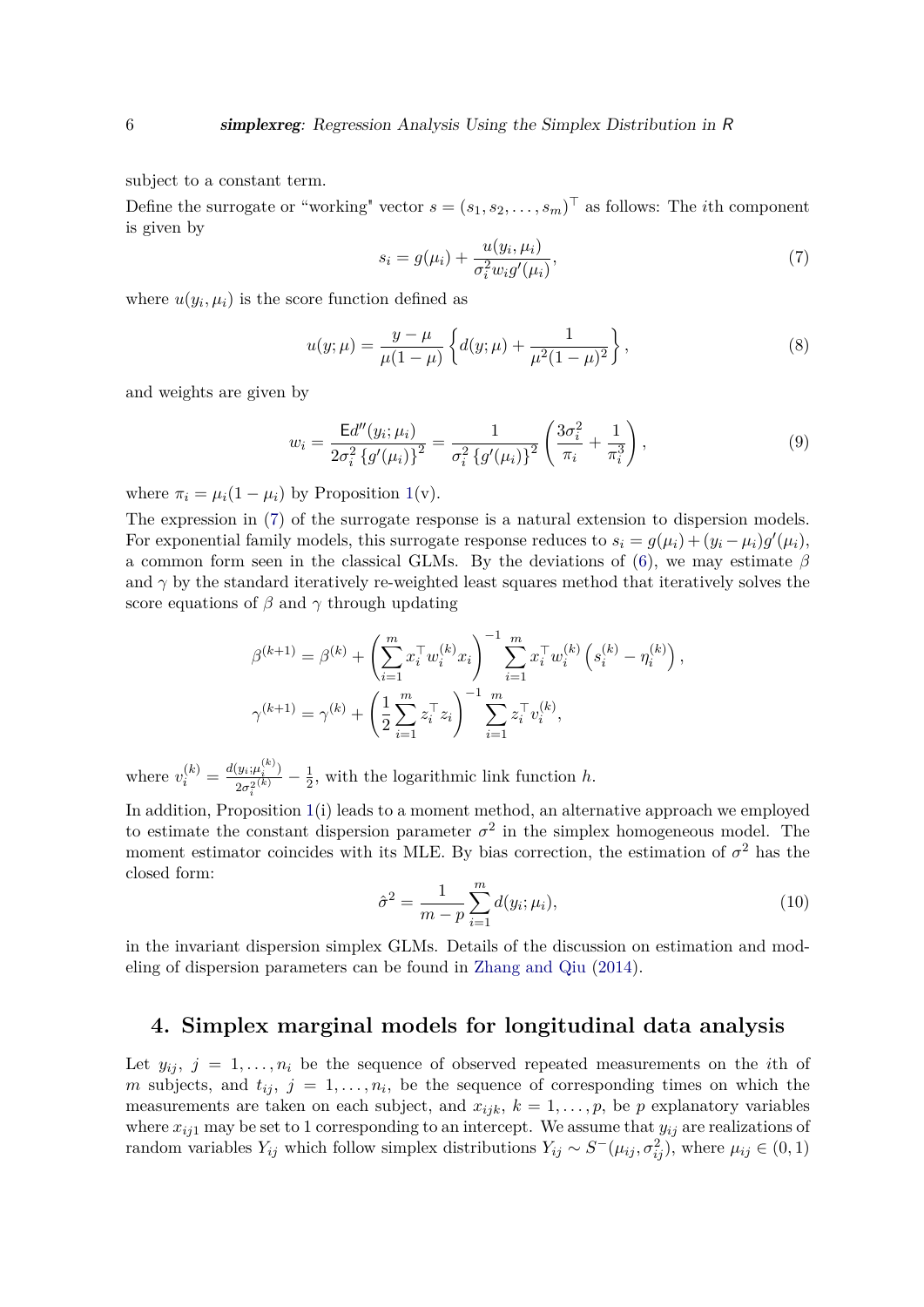are the mean parameters and  $\sigma_{ij}^2 > 0$  are the dispersion parameters, and both may be specified as functions of covariates. Let  $\mathbf{Y}_i = (Y_{i1}, \ldots, Y_{in_i})^\top$ ,  $\mathbf{x}_{ij} = (x_{ij1}, \ldots, x_{ijp})^\top$ . We assume that  $Y_1, \ldots, Y_m$  are independent.

A heterogeneous marginal simplex model consists of three components. The first component is a model to describe the population-averaged effects, where the mean parameter  $\mu_{ij}$  depends on the time-varying covariates  $\mathbf{x}_{ij}$  via a generalized linear model of the form

<span id="page-6-2"></span>
$$
\eta_{ij} = g(\mu_{ij}) = \mathbf{x}_{ij}^{\top} \boldsymbol{\beta},\tag{11}
$$

where *g* is a known link function and  $\beta = (\beta_0, \ldots, \beta_{p-1})^\top$  are the regression coefficients to be estimated. The second component is a model to describe the pattern of dispersion parameters  $\sigma_{ij}^2$  as a function of covariates  $z_{ij}$  (maybe a subset of  $x_{ij}$ , which can be omitted in the homogeneous dispersion model), given by

$$
h(\sigma_{ij}^2) = \mathbf{z}_{ij}^\top \gamma,\tag{12}
$$

where *h* is a known link function and  $\gamma = (\gamma_0, \ldots, \gamma_{r-1})^\top$  with  $\gamma_0$  corresponding to the intercept term. The third component is for modeling the correlation structure. The correlation between  $Y_{ij}$  and  $Y_{ik}$  is a function of the location parameters and perhaps of additional parameters,  $\alpha = (\alpha_1, \ldots, \alpha_q)^\top$ , namely,

$$
COR(Y_{ij}, Y_{ik}) = \rho(\mu_{ij}, \mu_{ik}, \alpha), \qquad (13)
$$

where  $\rho(\cdot)$  is a known function. Various types of correlation structures may be used for the  $\rho$ function. Amongst others, three commonly used in the analysis of longitudinal data are the exchangeable, auto-regressive (AR) and *m*-dependent correlations.

Denote the mean vector of subject *i* by  $\mu_i = (\mu_{i1}, \dots, \mu_{in_i})^\top$ . Let the score vector for subject *i* be  $\mathbf{u}_i = (u_{i1}, \dots, u_{in_i})^\top$ , with  $u_{ij}$  evaluated by [\(8\)](#page-5-2),  $\mathbf{s}_i = \text{diag}\{\mu_{ij}^3(1-\mu_{ij})^3\}\mathbf{u}_i$  be the working vector, and  $\mathbf{R}(\alpha)$  be an  $n_i \times n_i$  working correlation matrix with a  $q \times 1$  vector of correlation parameters  $\alpha$ . The working covariance matrix for  $s_i$  is

$$
\mathbf{V}_i = \text{diag}^{1/2} \left\{ \text{VAR}(s_{ij}) \right\} \mathbf{R}(\alpha) \text{diag}^{1/2} \left\{ \text{VAR}(s_{ij}) \right\},\
$$

where  $VAR(u_{ij})$  in  $VAR(s_{ij})$  is calculated by Proposition [1\(](#page-4-2)vii). The GEE1 [\(Liang and Zeger](#page-18-9) [1986\)](#page-18-9) for the simplex margin corresponding to the estimating equation for *β* is given by

<span id="page-6-1"></span><span id="page-6-0"></span>
$$
\Psi_1(\beta, \gamma, \alpha) = \sum_{i=1}^m \mathbf{D}_i^\top \mathbf{A}_i \mathbf{V}_i^{-1} \mathbf{s}_i = \mathbf{0},\tag{14}
$$

where  $\mathbf{A}_i = \text{diag}\left\{\sigma_{ij}^{-2}v(\mu_{ij})\textsf{VAR}(u_{ij})\right\}$  and  $\mathbf{D}_i^{\top} = \partial \mu_i^{\top}/\partial \beta$ . The estimating equation for the dispersion component is given as follows,

$$
\Psi_2(\beta, \gamma, \alpha) = \sum_{i=1}^m \left( \frac{\partial \sigma_i^{\top}}{\partial \gamma} \right) \Sigma_i^{-1} (\mathbf{d}_i - \sigma_i) = \mathbf{0},\tag{15}
$$

where  $\mathbf{d}_i = (d(y_{i1}; \mu_{i1}), \dots, d(y_{in_i}; \mu_{in_i}))^\top$ ,  $\Sigma_i$  is a working covariance matrix, and  $\sigma_i =$  $E(\mathbf{d}_i) = (\sigma_{i1}^2, \dots, \sigma_{in_i}^2)^\top.$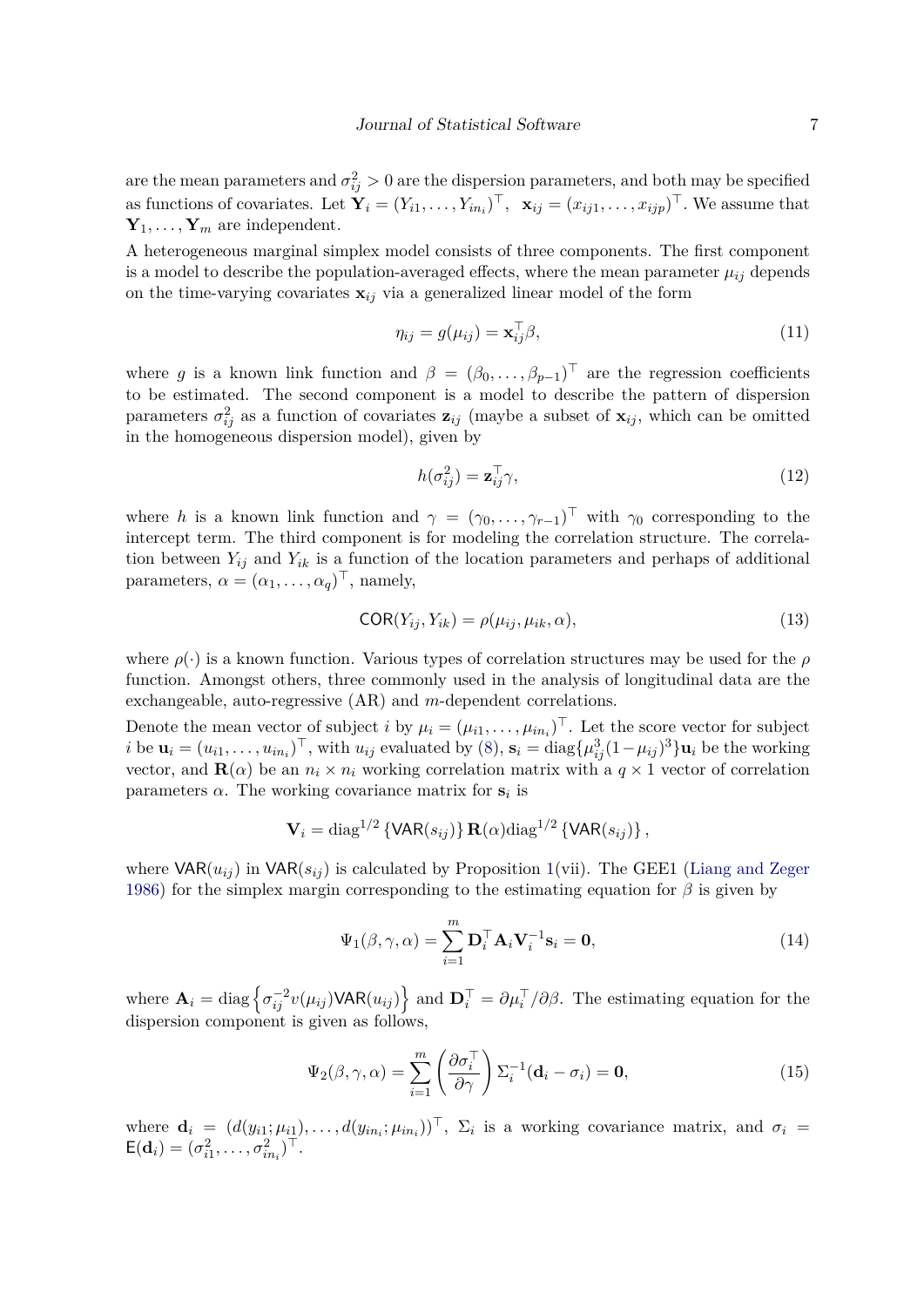Following [Prentice and Zhao](#page-18-10) [\(1991\)](#page-18-10), the additional set of estimating equations for the correlation parameters based on the standardized score residuals, is defined by

<span id="page-7-2"></span>
$$
r_{ij} = \frac{u_{ij}}{\sqrt{\text{VAR}(u_{ij})}} = \frac{u_{ij}}{\sigma_{ij}\sqrt{\frac{1}{2}\text{Ed}''(y_{ij}; \mu_{ij})}}.
$$
(16)

It is easy to see that such score residuals satisfy moment properties of  $E(r_{ij}) = 0$ , VAR $(r_{ij}) = 1$ and  $E(r_{ij}r_{ij}) = \text{COR}(u_{ij}, u_{ij}) = \text{COR}(s_{ij}, s_{ij})$ . The estimating equation for the correlation parameter  $\alpha$  then takes the form

<span id="page-7-1"></span>
$$
\Psi_3(\beta, \gamma, \alpha) = \sum_{i=1}^m \left( \frac{\partial \xi_i^{\top}}{\partial \alpha} \right) \mathbf{H}_i^{-1}(\mathbf{r}_i - \xi_i) = \mathbf{0},\tag{17}
$$

where  $\mathbf{r}_i = (r_{i1}r_{i2}, r_{i1}r_{i3}, \dots, r_{in_i-1}r_{in_i})^\top$ ,  $\mathbf{H}_i$  is a working covariance matrix and  $\xi_i = \mathsf{E}(\mathbf{r}_i)$ . Details of the sensitivity and variability matrices for the GEEs are referred in [Song and Tan](#page-19-4) [\(2000\)](#page-19-4) and Song *[et al.](#page-19-5)* [\(2004\)](#page-19-5). Using the Newton-scoring algorithm, the solution of the joint Equations [14,](#page-6-0) [15](#page-6-1) and [17](#page-7-1) can be obtained numerically by iteratively updating the values of the parameters.

## **5. Model diagnostics**

<span id="page-7-0"></span>Fitting data with a certain model means choosing appropriate forms for the predictor, the link function and the distribution function. In general, Pearson's  $\chi^2$  and the deviance perform the important roles as general goodness-of-fit statistics.

The Pearson residual takes the form

<span id="page-7-3"></span>
$$
r_i^P = \frac{y_i - \hat{\mu}_i}{\sqrt{\text{VAR}(y_i)}} = \frac{y_i - \hat{\mu}_i}{\hat{\tau}_i},\tag{18}
$$

where  $\hat{\tau}_i$  has no analytical form expression as it involves the incomplete gamma function in [\(2\)](#page-2-2). For over-dispersed data, the dispersion parameter  $\sigma^2$  is large and thus the variance of the response approaches to  $\mu(1-\mu)$ . This leads to an approximate Pearson residual:

<span id="page-7-4"></span>
$$
r_i^a = \frac{y_i - \hat{\mu}_i}{\sqrt{\hat{\mu}_i (1 - \hat{\mu}_i)}}.
$$
\n(19)

Replacing parameters by their corresponding estimates, the simplex distribution assumption can be checked by the plot of  $\hat{r_i}^P$  or  $\hat{r_i}^a$  against  $\hat{\mu_i}$ , which aims to examine the mean-variance relation.

An informal check for the link function assumption could be done by [McCullagh and Nelder](#page-18-0) [\(1989\)](#page-18-0)'s plot of the adjusted dependent variable  $a_i$  against the linear predictor  $\hat{\eta}_i$ . In our setting, define

<span id="page-7-5"></span>
$$
a_i = g(\mu_i) + \left\{ \frac{3\sigma^4}{\mu_i (1 - \mu_i)} + \frac{\sigma^2}{V(\mu_i)} \right\}^{-1/2} u(y_i; \mu_i), \tag{20}
$$

where  $u(y_i; \mu_i)$  and  $V(\mu_i) = \mu_i^3 (1 - \mu_i)^3$  are the score function [\(8\)](#page-5-2) and variance function of the simplex model, respectively. It follows from Proposition [1](#page-4-2) that  $E(a_i) = g(\mu_i)$  since  $E(u_i) = 0$ , and  $\text{VAR}(a_i) = \text{E} \{a_i - g(\mu_i)\}^2 = 1.$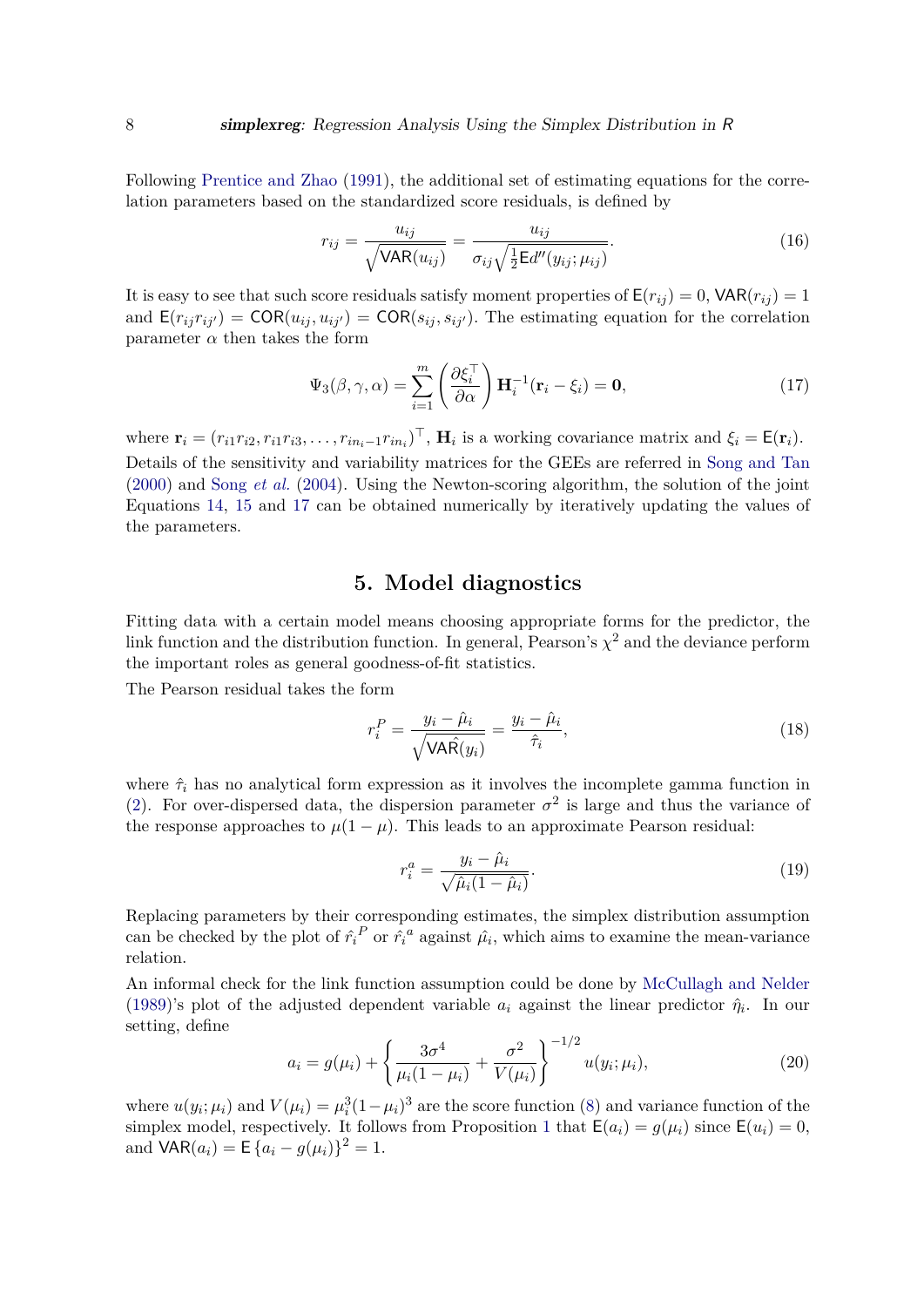In longitudinal analysis, the scatter plots of the standardized score residuals defined by [\(16\)](#page-7-2) at different lags can informally be used to check the assumption of the working correlation structure.

As an extension of GLMs, the measure of the discrepancy or the goodness-of-fit of the simplex GLM can be formed by deviance. Noting that for the unit deviance function,  $d(y; y) =$  $d(\mu;\mu) = 0$ , setting the perfect fit  $\hat{\mu}_i = y_i$  gives the log-likelihood of the saturated model. Hence, by [\(6\)](#page-4-3), the deviance function is

$$
D = \sum_{i=1}^{m} D(y_i; \hat{\mu}_i) = 2 \sum_{i=1}^{m} \{ \ell_i(y_i; y_i) - \ell_i(\hat{\mu}_i; y_i) \} = \sum_{i=1}^{m} d(y_i; \hat{\mu}_i) / \sigma_i^2,
$$
 (21)

which follows a  $\chi^2_{m-p}$ .

It becomes difficult in determining the degree  $m - p$  of the  $\chi^2$  distribution for the goodnessof-fit test in the presence of within-subject dependence for longitudinal data. [Qiu](#page-19-8) [\(2001\)](#page-19-8) proposed the partial deviance  $D_j^p = \sum_{i=1}^{m_j} d(y_{ij}; \hat{\mu}_{ij}) / \sigma_{ij}^2$ ,  $j \in T$ , where *T* denotes a collection of all distinct times on which observations are made. Cross-sectionally, *yij* 's are independent and hence  $D_i^p$ <sup>*p*</sup></sup> follows approximately  $\chi^2_{m_j-p}$ , with  $m_j$  being the total number of  $y_{ij}$ 's observed cross-sectionally at time  $t_j$ . A series of the goodness-of-fit  $\chi^2$  tests can be performed along these time occasions. Both observed partial deviance  $D_i^p$  $j$ <sup>*p*</sup> statistics and the corresponding critical values determined by  $\chi^2_{m_j-p}$  can be depicted and compared at each time point. The plot displays a detailed scenario of testing for the goodness-of-fit over the spectrum of time, and hence is more informative than an overall test based on a single summary statistics.

## **6. The** simplexreg **package**

<span id="page-8-0"></span>The simplexreg package carries out generalized linear model regression as well as generalized estimation equations based on the simplex distribution and provides related functions of the simplex distribution. Some routines, including updating parameters for both the homogeneous and heterogeneous simplex marginal models via the Newton-Raphson method, are written in C with the GNU Scientific Library (GSL; [Galassi](#page-18-11) *et al.* [2009\)](#page-18-11) to get support for vector and matrix operation tasks and facilitate the computation. All the C programs are written in double precision.

#### **6.1. Functions of the simplex distribution**

In the simplexreg package, the function dsimplex gives the density function, psimplex provides the distribution function, qsimplex calculates the quantile function and rsimplex gives random numbers generated from the simplex distribution. They thus possess the same forms as other distribution functions in R:

```
dsimplex(x, mu, sig)
psimplex(q, mu, sig)
qsimplex(p, mu, sig)
rsimplex(n, mu, sig)
```
where x and q are vectors of quantiles,  $p$  is the vector of probability,  $n$  is the user-specified number of samples, arguments **mu** and  $sig$  are the mean parameter  $\mu$  and the square root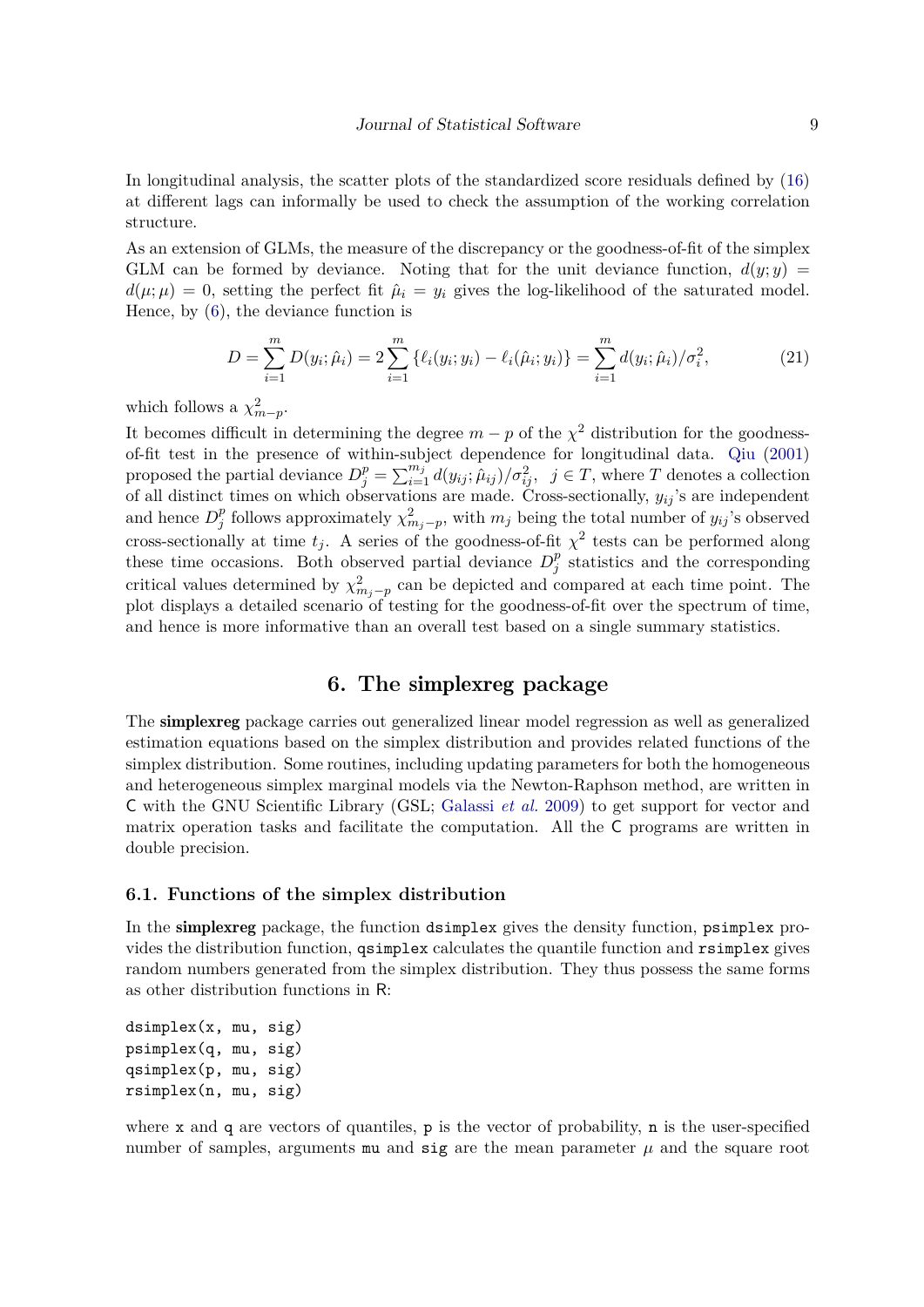

<span id="page-9-0"></span>Figure 1: Histograms of random numbers of the simplex distributions.  $\mu = (0.1, 0.5, 0.7)$ from left plots to right plots;  $\sigma^2 = (4^2, 2^2, 1)$  from top plots to bottom plots. Solid lines are corresponding to simplex densities.

of the dispersion parameter  $\sigma^2$  of the simplex distribution, respectively. Numerical integration is used in calculating distribution and quantile functions. However, to speed up, the corresponding functions of the normal distributions are computed when the approximation according to the small dispersion asymptotic theory is close enough, namely, |error| *<* 10−<sup>6</sup> .

To illustrate rsimplex and dsimplex, histograms of random numbers obtained from the simplex random number generator are compared to the densities of the corresponding simplex distributions (Figure [1\)](#page-9-0).

#### **6.2. Regression analysis of the simplex model**

The function simplexreg fits proportional data with simplex regression models. The arguments are similar to packages implementing regression models in R:

```
simplexreg(formula, data, subset, na.action,
 link = c("logit", "probit", "cloglog", "neglog"), corr = "Ind", id = NULL,
 control = simplexreg.control(...), model = TRUE, y = TRUE, x = FALSE, ...)
```
The regression model and data can be specified via formula and data. Methods, such as for the generic functions print, summary and coef, are available for the returned S3 class object 'simplexreg'. The function simplexreg.fit gives an alternative approach to specify the model: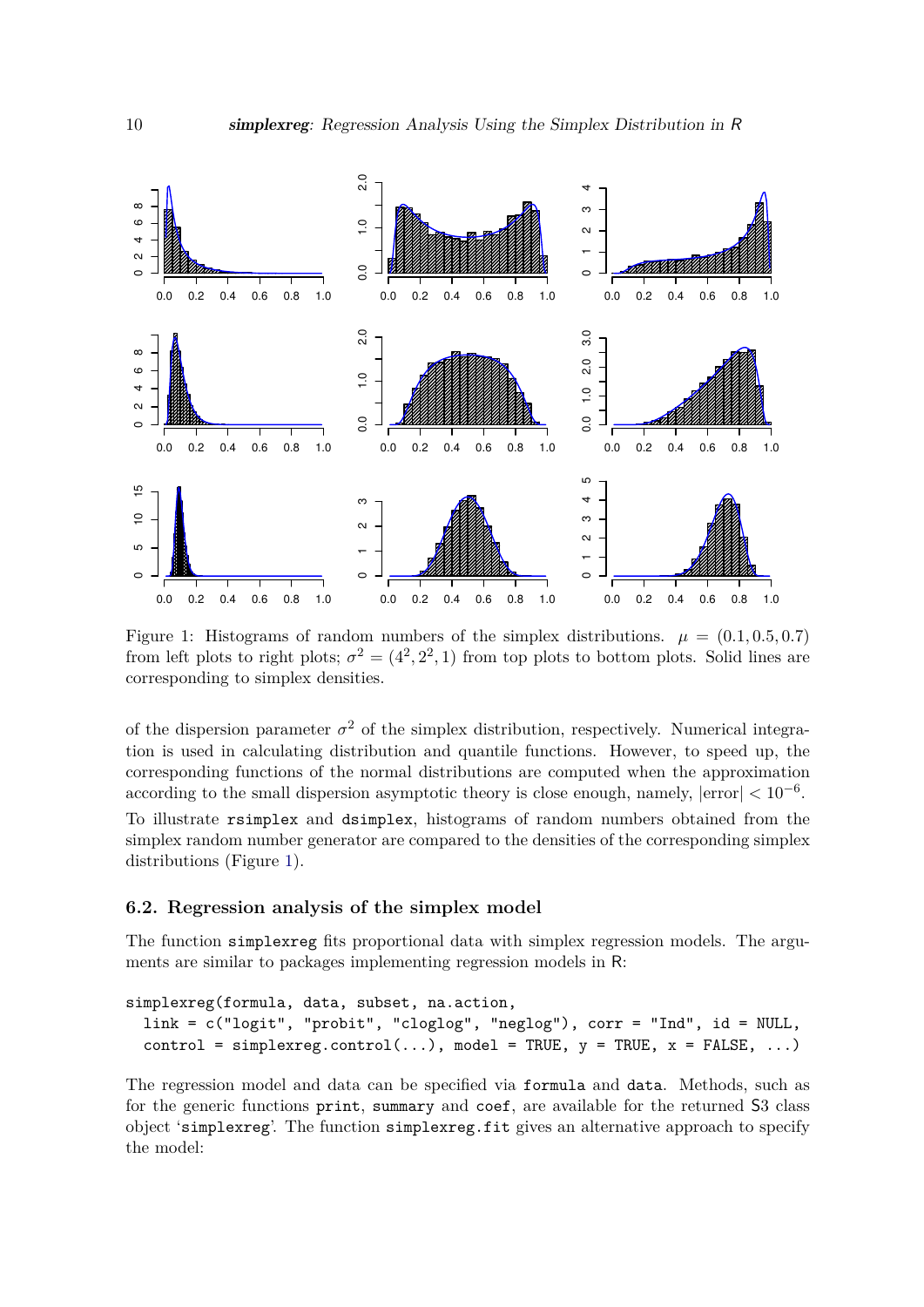```
simplexreg.fit(y, x, z = NULL, t = NULL, link = "logit", corr = "Ind",id = NULL, control = simplexreg.control())
```
The corr argument specifies the correlation structure in the marginal model, providing three options: independent, exchangeable and auto-regressive of order 1, given by "Ind", "Exc" and "AR1" respectively. The default value is "Ind", reducing the marginal model to a simplex GLM. To specify both mean and dispersion equations (see [\(4\)](#page-4-4) and [\(5\)](#page-4-1)) in the simplex model, we employ the form  $y \sim x1 + x2$  | z1 + z2 [\(Zeileis and Croissant](#page-19-9) [2010\)](#page-19-9), where  $y \sim x1$ + x2 specifies the mean model and covariates z1 and z2 are associated with the dispersion parameter  $\sigma^2$ . Without the latter part, a homogeneous dispersion model will be fitted.

To obtain initial values for regression coefficients *β*, the package fits the data with a linear model for logit transformed responses. The initial values for  $\gamma$  are from a log-linear model treating  $d(y_i; \mu_i)$  as the response which has a Gamma distribution.

For longitudinal proportional data, the marginal simplex models consist of three components, the population-average effects, the pattern of dispersion and the correlation structure. A formula of homogeneous dispersion takes the form  $y \sim x1 + x2$  | 1 | t and a formula in the form  $y \sim x1 + x2$  |  $z1 + z2$  | t is used for heterogeneous simplex marginal models (corr = "Exc" or "AR1"). The parameter  $t$  in the formula as well as in the function simplexreg.fit corresponds to the time covariate. A factor identifying clusters of the observations should also be specified by the argument id. And variables  $y, x, z, t$  are required to be sorted in accordance with the clusters.

The function provides four options for the link function of the mean, i.e., the function *g* in  $(4)$  and  $(11)$ : link = "logit", "probit", "cloglog", "neglog", corresponding to the logit, probit, complementary log-log and negative-log functions, respectively. However, when it comes to the link of dispersion, only the logarithmic function is supported. And function simplexreg.control controls the fitting process of simplex models.

For the returned object of class 'simplexreg', the summary method lists a standard output, including Wald statistics as well as the *p* values for the regression coefficients. And based on the fitted values, a  $\chi^2$  test is performed for the simplex GLM model and the result is also reported. Argument type in the summary function specifies the type of residuals included in the output. The coef and vcov functions extract coefficients and their covariance matrix, respectively. Akaike's information criterion (AIC) defined as  $AIC = 2\ell(\beta, \gamma) - 2p$  and Bayesian information criterion (BIC)  $BIC = 2\ell(\beta, \gamma) - p \log n$  where *p* is the number of parameters, are calculated via the AIC and BIC methods. For simplex marginal models, these functions are not supported are not supported since the model is non-likelihood-based. Function predict provides predicted values of the mean or the dispersion for the responses or new observations. The plot method draws graphs for visually examining the correlation structure and the model assumption. Its arguments include:

```
plot(x, type = c("residuals", "corr", "GOF"), res = "adjvar", lag = 1, ...)
```
where  $x$  is the S3 class object returned from simplexreg fitting, type specifies the types of graphs. Residuals analysis is given by type = "residuals" with one of the four types chosen for res: stdPerr the exact standard Pearson residual  $r_i^P$  given in [\(18\)](#page-7-3), appstdPerr the approximated Pearson residual  $r_i^a$  given in [\(19\)](#page-7-4), stdscor the standardized score residuals  $r_{ij}$  detailed in [\(16\)](#page-7-2), and the adjvar adjusted dependent variable  $a_i$  in [\(20\)](#page-7-5). The first three can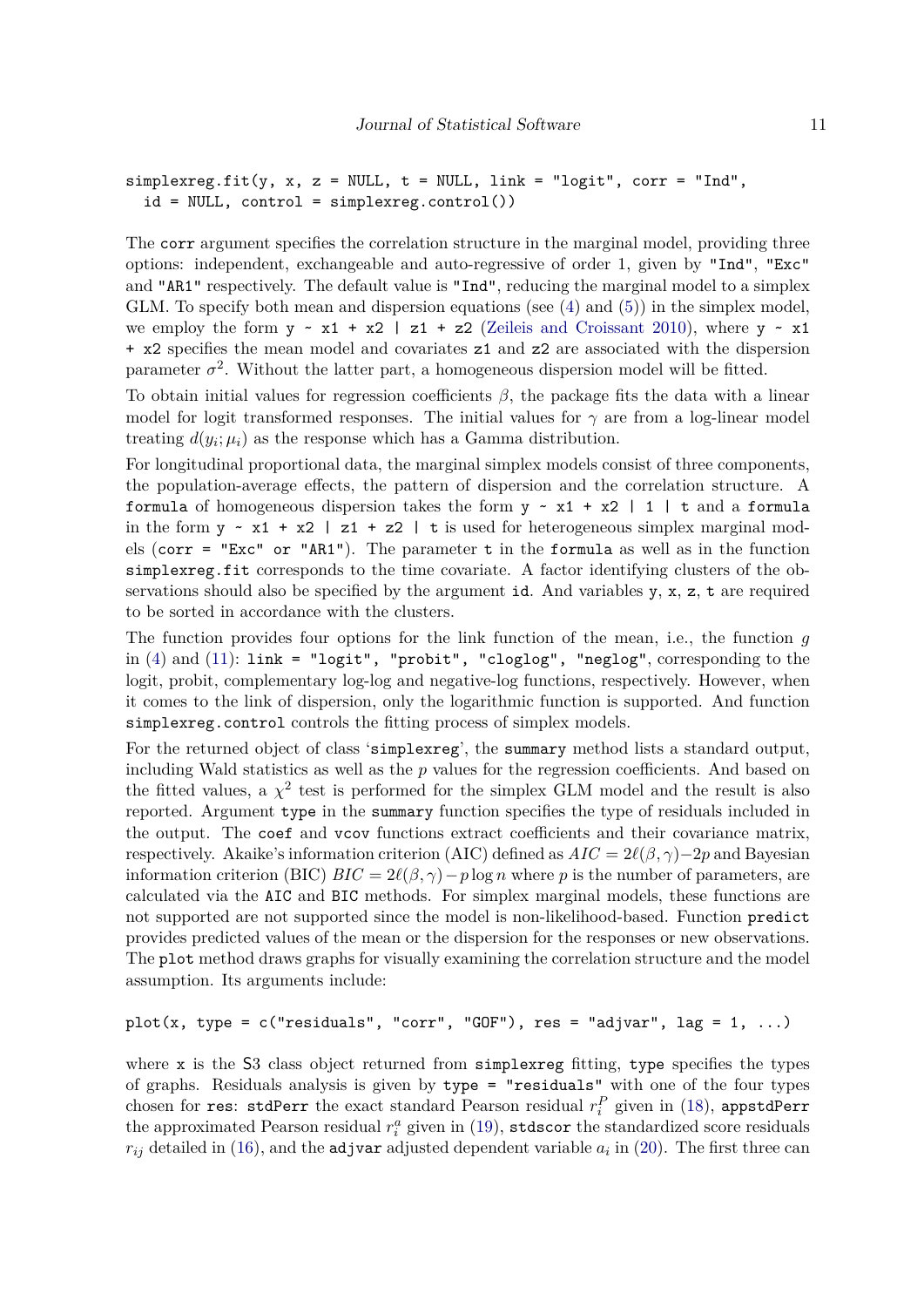be plotted against the mean  $\mu$  to examine the mean-variance relation as well as detect model assumption violation. The plot of adjusted dependent variable against the linear predictor *η* (see [\(4\)](#page-4-4) and [\(11\)](#page-6-2)) can be used to check the link function. All these residuals could be obtained the residuals method. Model diagnosis and residual analysis using this function is further demonstrated with examples in Section [7.](#page-11-0)

When type = "corr", a graph is drawn to explore the correlation structure. Standardized score residuals are used to examine the auto-correlation at lag. Partial deviances against the time covariates are plotted when  $type = "GOF"$  (leveraging the **plotrix** package, [Lemon](#page-18-12) [2006\)](#page-18-12).

## **7. Data examples**

<span id="page-11-0"></span>Two examples are used to illustrate the capacities of simplexreg. The first models the recovery rate of CD34+ cells after peripheral blood stem cell (PBSC) transplants and the second is the longitudinal study of decay of intraocular gas  $(C_3F_8)$  presented in [Song and Tan](#page-19-4) [\(2000\)](#page-19-4), Song *[et al.](#page-19-5)* [\(2004\)](#page-19-5) and Qiu *[et al.](#page-19-6)* [\(2008\)](#page-19-6). These two proportional data sets are modeled via the simplex GLM technique and the GEE method, respectively. These analyses are done using R version 2.15.3.

#### **7.1. PBSC study**

Autologous peripheral blood stem cell (PBSC) transplants have been widely used for rapid hematologic recovery following myeloablative therapy for various malignant hematological disorders. Hematopoietic reconstitution largely depends on the reinfusion of sufficient numbers of stem cells to engraft in the bone marrow micro-environment, as indicated in [Allan](#page-18-13) *[et al.](#page-18-13)* [\(2002\)](#page-18-13). The dose of viable CD34+ cells is considered an important marker of adequacy of PBSC harvest, as well as a predictor of hematopoietic engraftment. Studies have shown that the process of freezing, cryopreservation and thawing prior to reinfusion could inevitably damage PBSCs and remarkably decrease the number of viable CD34+ cells, as demonstrated by [Yang, Acker, Cabuhat, Letcher, Larratt, and McGann](#page-19-10) [\(2005\)](#page-19-10). The loss of viable CD34+ cells is usually assessed by post-cryopreservation recovery rates of the number of post-thaw viable CD34+ cells and that of pre-freeze viable CD34+ cells. It is of scientific interest to investigate the mechanism by which the post-cryopreservation recovery rates are infected.

A study enrolled 242 patients who consented to autologous PBSC transplant after myeloablative doses of chemotherapy between the years 2003 and 2008 at the Edmonton Hematopoietic Stem Cell Lab in the Cross Cancer Institute – Alberta Health Services. Age, gender and clinical characteristics, such as cancer type and chemotherapy type, were recorded. The patients are 18 to 71 years old and most of them are male (170), diagnosed with multiple myeloma, non-Hodgkin's lymphoma, acute leukaemia, solid tumors, amyloidosis or others. Patients received primary chemotherapy, with 1 day protocol, 3 day protocol, G-CSF only or other types, for mobilizing CD34+ cells. The PBSC collection was initiated when the circulating CD34+ count in the peripheral blood reached or exceeded 15 cells/*µ*L. PBSC products were cryopreserved and stored in a liquid nitrogen vapor until reinfusion. PBSC samples were assessed on the day of collection (pre-freeze) and post cryopreservation (post-thaw) for absolute viable CD34+ cells. Post-cryopreservation viability was calculated as the percentage of the absolute number of viable cells or colonies over the number of pre-freeze cells.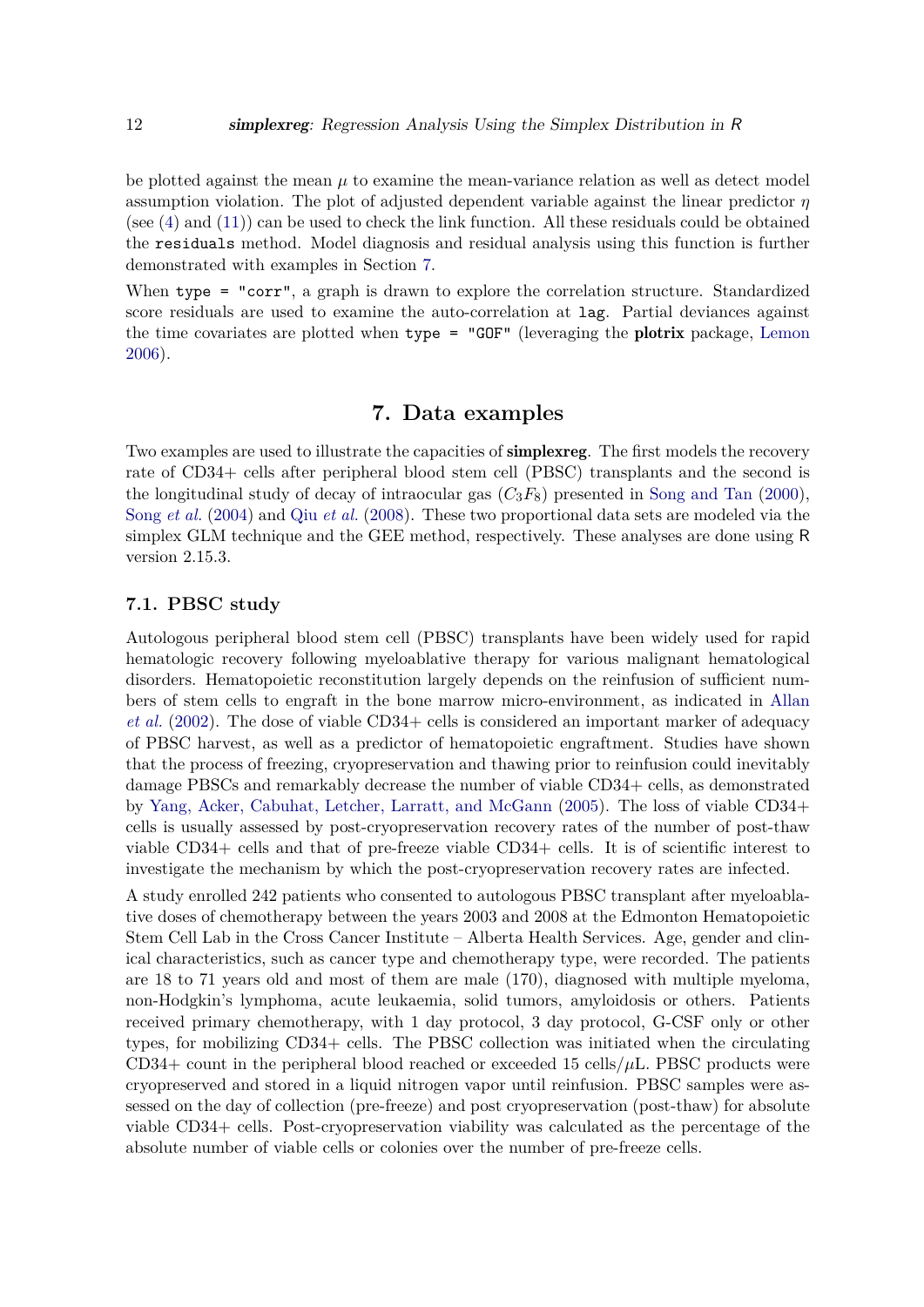The data set object sdac is included in the simplexreg package with the first five rows of the data frame shown as follows,

```
R> library("simplexreg")
R> data("sdac", package = "simplexreg")
R > head(sdac, n = 5)age gender rcd ageadj chemo
62 M 0.75 22 0
39 M 0.83 0 1
43 M 0.94 3 1
58 M 0.86 18 0
43 M 0.54 3 0
```
where rcd denotes the recovery rate of CD34+ cells. We factorize the treatment with a dummy variable chemo indicating if a patient receives a chemotherapy on a one-day protocol (0) or on a 3-day protocol (1). For simplicity, two chemo categories, G-CSF and other, are combined into either 1 day protocol or 3 day protocol, by number of days they took. To reflect the age structure in the patient population, we adjusted the age by setting age*<* 40 as the baseline age and subtracting other ages by 40, ending up in a new covariate ageadj. The range of CD34+ cells recovery rates is  $40\%$ -100%. The two extreme values, 100%, are replaced by 99% in the regression analysis to avoid the boundary issue for proportional data.

The data are fitted with simplex regression models using both the homogeneous and heterogeneous structures of dispersion. The mean response model is given by

 $logit(\mu_i) = \beta_0 + \beta_1$ ageadj +  $\beta_2$ chemo.

The dispersion parameter in the heterogeneous simplex model is regressed on age, with

$$
\log(\sigma_i^2) = \gamma_0 + \gamma_1 \text{age}.
$$

The summary output of both models is given below:

```
R > sim.g1m1 \leftarrow simplexreg(rcd \sim ageadj + chemo, data = sdac)R> sim.glm2 <- simplexreg(rcd ~ ageadj + chemo | age, data = sdac)
R> summary(sim.glm1)
Ca11:simplexreg(formula = rcd \sim ageadj + chemo, data = sdac)
standard Pearson residuals:
   Min 1Q Median 3Q Max
-2.8257 -0.5853 -0.0083 0.4974 1.3964
Coefficients (mean model with logit link):
           Estimate Std. Error z value Pr(>|z|)
(Intercept) 1.100226 0.140683 7.821 5.26e-15 ***
ageadj 0.013575 0.006519 2.082 0.0373 *
```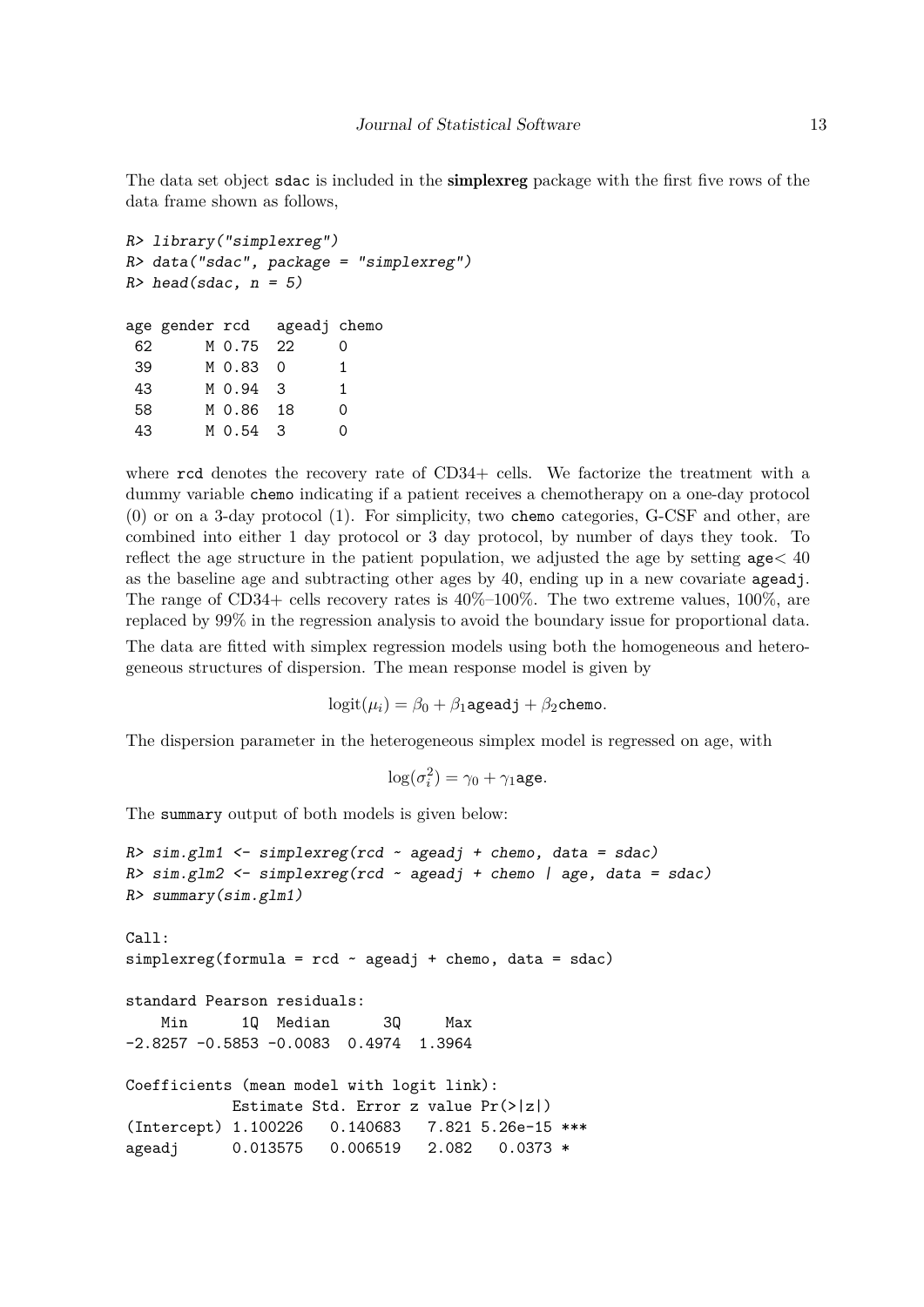chemo 0.266092 0.124991 2.129 0.0333 \* --- Signif. codes: 0 '\*\*\*' 0.001 '\*\*' 0.01 '\*' 0.05 '.' 0.1 ' ' 1 Log-likelihood: 105.3, p-value: 0.4877576 Deviance: 236 Number of Fisher Scoring iterations: 6 R> summary(sim.glm2) Call: simplexreg(formula =  $rcd$   $\sim$  ageadj + chemo | age, data = sdac) standard Pearson residuals: Min 1Q Median 3Q Max -3.0821 -0.5386 -0.0032 0.4956 1.4484 Coefficients (mean model with logit link): Estimate Std. Error z value Pr(>|z|) (Intercept) 1.115550 0.141396 7.890 3.03e-15 \*\*\* ageadj 0.013013 0.006452 2.017 0.0437 \* chemo 0.251921 0.121807 2.068 0.0386 \* Coefficients (dispersion model with log link): Estimate Std. Error z value Pr(>|z|) (Intercept) 2.60750 0.36687 7.107 1.18e-12 \*\*\* age  $-0.01500$  0.00688 -2.181 0.0292 \* --- Signif. codes: 0 '\*\*\*' 0.001 '\*\*' 0.01 '\*' 0.05 '.' 0.1 ' ' 1 Log-likelihood: 99.51, p-value: 0.4332267 Deviance: 239 Number of Fisher Scoring iterations: 6

The *p* values of the  $\chi^2$  tests for both models are 0.488 and 0.433, respectively, implying no lack-of-fit. The chemotherapy type, adjusted by ageadj, is shown to be significant in the model. In addition, the result also indicates that the dispersions in the post-cryopreservation recovery rates are associated with patients' ages. Comparing the mean coefficients of the two models, it is clear that the dispersion assumption does not have a significant impact on the coefficients in the mean model.

For the purpose of model selection, information criteria are returned by the function AIC.

R> AIC(sim.glm1, sim.glm2)

df AIC sim.glm1 4 -202.5467 sim.glm2 5 -189.0300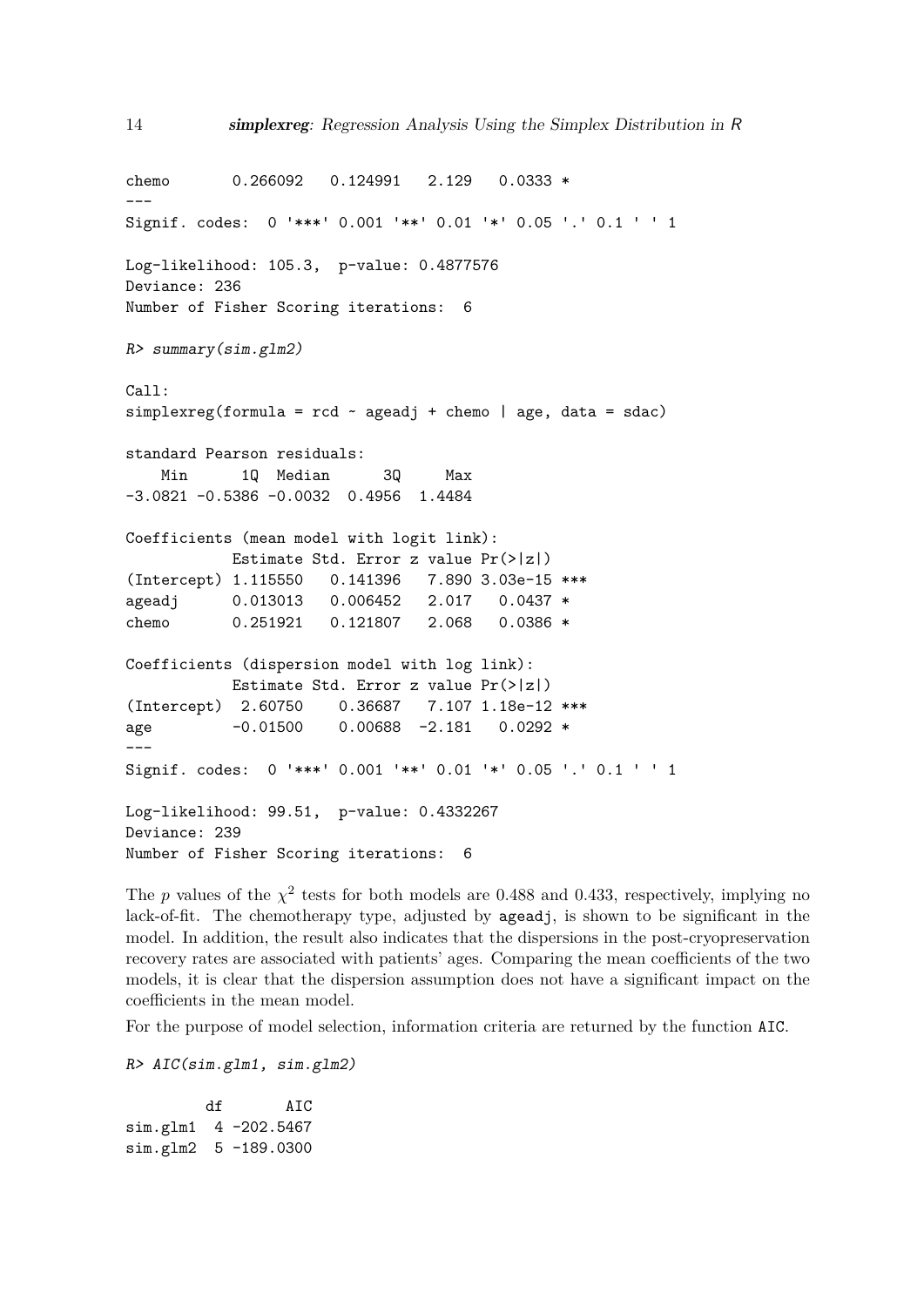

<span id="page-14-0"></span>Figure 2: Checking the distribution by exact Pearson residuals, PBSC study. Homogeneous and heterogeneous models from left plot to right plot.

The AIC values show that the heterogeneous model has a better fit than the homogeneous one. Apart from the AIC criterion, the significance of the age coefficient in the dispersion model also indicates that the homogeneous dispersion assumption may be violated.

The model assumption can be checked based on values of defined residuals. For example, plots of the exact Pearson residuals against the estimated mean  $\hat{\mu}_i$ 's for the homogeneous and heterogeneous models are shown in Figure [2.](#page-14-0)

```
R> plot(sim.glm1, type = "residuals", res = "stdPerr", ylim = c(-3, 3))
R> plot(sim.glm2, type = "residuals", res = "stdPerr", ylim = c(-3, 3))
```
We could see that there is no clear pattern in the Pearson residuals plot and about  $97\%$  points lie in the horizontal band between −1*.*96 and 1*.*96.

#### **7.2. Eye surgery study**

Song *[et al.](#page-19-5)* [\(2004\)](#page-19-5) re-analyze the ophthalmological data  $C_3F_8$  on the use of intraocular gas in retinal repair surgeries reported in [Meyers, Ambler, Tan, Werner, and Huang](#page-18-14) [\(1992\)](#page-18-14). The corresponding data frame, retinal, is included in the package. The outcome variable was the percent of gas (Gas) left in the eye. The gas, with three different concentration levels, 15%, 20% and 25% (Level), was injected into the eye before surgery for 31 patients. They were then followed three to eight (average of 5) times over a three-month period, and the volume of gas in the eye at the follow-up times were recorded as a percentage of the initial gas volume. The primary interest was to investigate whether concentration levels of the gas injected in patients' eyes affect the decay rate of the gas.

Before setting up the model, we first explore the correlation structure via plot under the naive assumption (independent observations). Let argument  $\text{lag} = \text{k}$ , the function plots  $r_{ij}$ against  $r_{ik}$  for all *i* and  $j < k$ ,  $|t_{ij} - t_{ik}| = k$ .

```
R> data("retinal", package = "simplexreg")
R> sim.glm3 <- simplexreg(Gas ~ LogT + LogT2 + Level | LogT + Level | Time,
```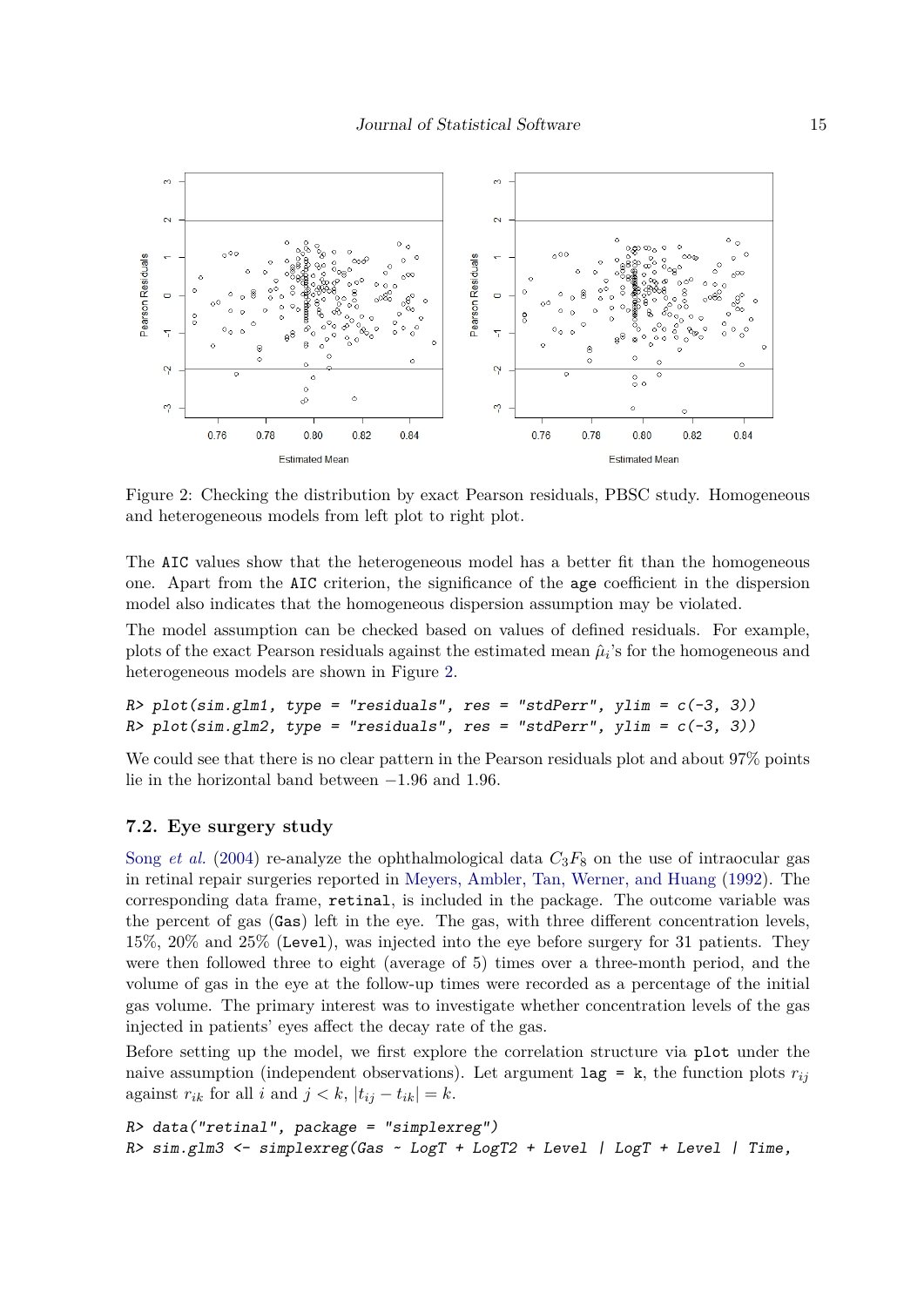

<span id="page-15-0"></span>Figure 3: Examine auto-correlation at four different lags, Eye Surgery study. lag = 1, 2, 3, 4 from left to right and from top to bottom.

```
+ data = retinal, id = ID)
R> plot(sim.glm3, type = "corr", xlim = c(-2.5, 2.5), ylim = c(-2.5, 2.5),
+ pch = 16)
R> plot(sim.glm3, type = "corr", lag = 2, xlim = c(-2.5, 2.5),
+ ylim = c(-2.5, 2.5), pch = 16)
R> plot(sim.glm3, type = "corr", lag = 3, xlim = c(-2.5, 2.5),
+ ylim = c(-2.5, 2.5), pch = 16)
R > plot(sim.glm3, type = "corr", lag = 4, xlim = c(-2.5, 2.5),
+ ylim = c(-2.5, 2.5), pch = 16)
```
From Figure [3](#page-15-0) we can tell that the auto-correlation at lag 1 seems to be strongest while it decreases at lag 2 and 3, and finally becomes insignificant at lag 4. Consequently, it is clear that the  $AR(1)$  structure may fit the data. We fit a simplex marginal model with heterogeneous dispersion and AR(1) correlation structure for the data, following Song *[et al.](#page-19-5)* [\(2004\)](#page-19-5),

R> sim.gee2 <- simplexreg(Gas ~ LogT + LogT2 + Level | LogT + Level | Time,  $corr = "ARI", id = ID, data = retinal)$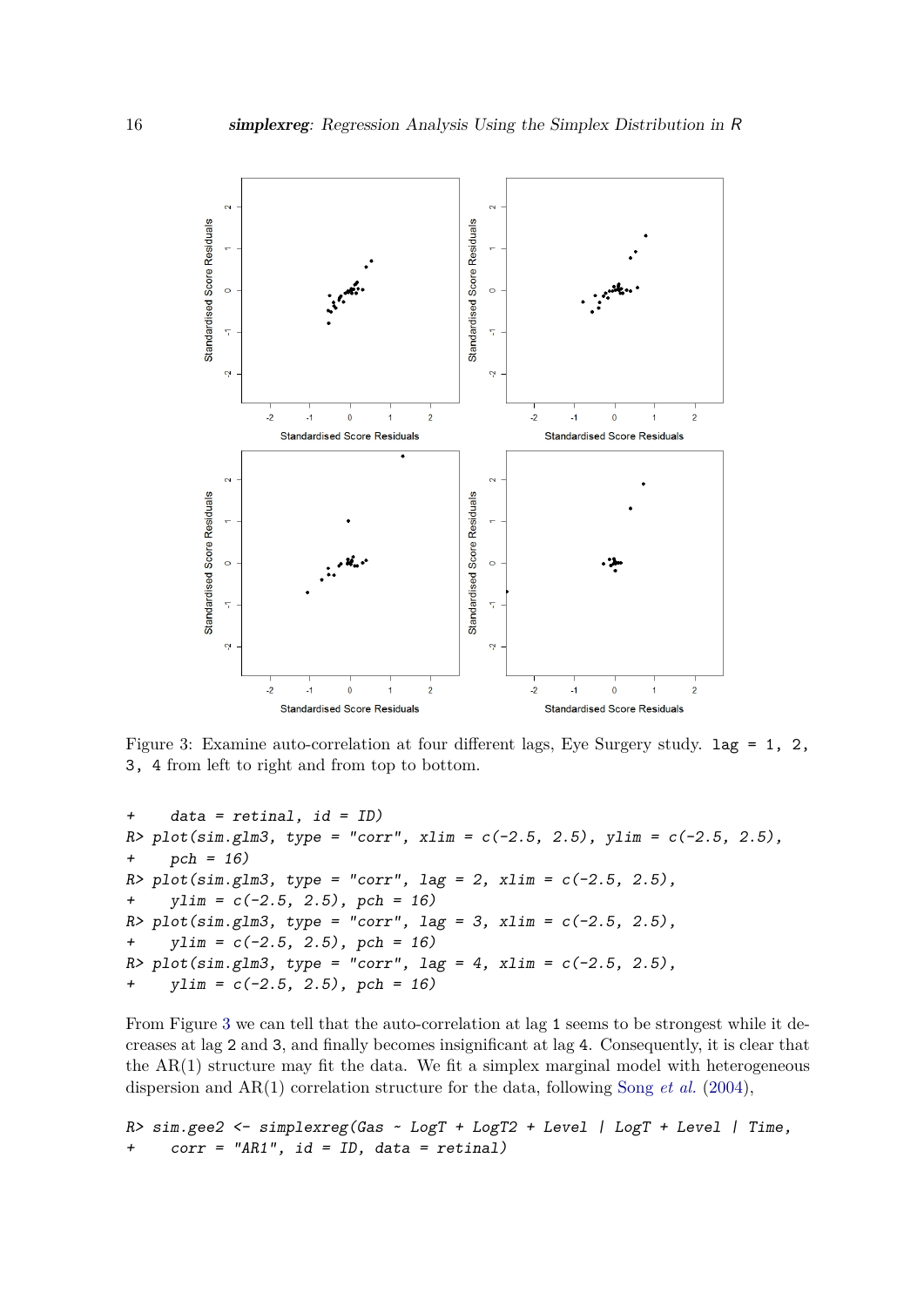```
R> summary(sim.gee2)
Call:
simplexreg(formula = Gas ~ LogT + LogT2 + Level ~ | LogT + Level ~ | Time,data = retinal, corr = "AR1", id = ID)
standard Pearson residuals:
   Min 1Q Median 3Q Max
-4.5801 -0.3452 0.0591 0.3910 4.6374
Coefficients (mean model with logit link):
          Estimate Std. Error z value Pr(>|z|)
(Intercept) 2.72142 0.20272 13.425 < 2e-16 ***
LogT 0.03394 0.31195 0.109 0.913359
LogT2 -0.32946 0.08515 -3.869 0.000109 ***
Level 0.40924 0.21689 1.887 0.059180 .
Coefficients (dispersion model with log link):
          Estimate Std. Error z value Pr(>|z|)
(Intercept) 6.1532 0.3514 17.511 < 2e-16 ***
LogT -0.4574 0.1694 -2.699 0.00695 **
Level -0.4919 0.3563 -1.381 0.16735
Coefficients (correlation):
     Estimate Std. Error z value Pr(>|z|)
alpha -0.3491 0.1865 -1.872 0.0612 .
rho 0.7054 0.1315 5.363 8.17e-08 ***
---
Signif. codes: 0 '***' 0.001 '**' 0.01 '*' 0.05 '.' 0.1 ' ' 1
Overall Deviance: 181
Number of Fisher Scoring iterations: 25
```
Apart from the regression coefficients in the mean and dispersion equations, information about the auto-correlation coefficient, alpha and rho, is also involved. The lag-1 auto-correlation,  $\rho$ , shown significant in the model, indicates that correlation for observations of the same patients is strong.

The graph of the adjusted dependent variable  $\hat{a}_{ij}$  against the linear predictor  $\hat{\eta}_{ij}$  is shown in the left panel of Figure [4.](#page-17-1) Overall 97% points fall into the 95% confidence band and those points show an increasing linear trend. This implies that the logit link function is a reasonable choice for the data.

```
R> plot(sim.gee2, type = "residuals", ylim = c(-6, 6), pch = 16)
R> plot(sim.gee2, type = "GOF", xlab = "Days after Gas Injection",
+ ylim = c(0, 40)
```
Consider those time points at which the cross-sectional clusters size  $m_j > p = 4$  in order to compute the needed critical values. For the unequally spaced time points, we found  $m<sub>j</sub>$  =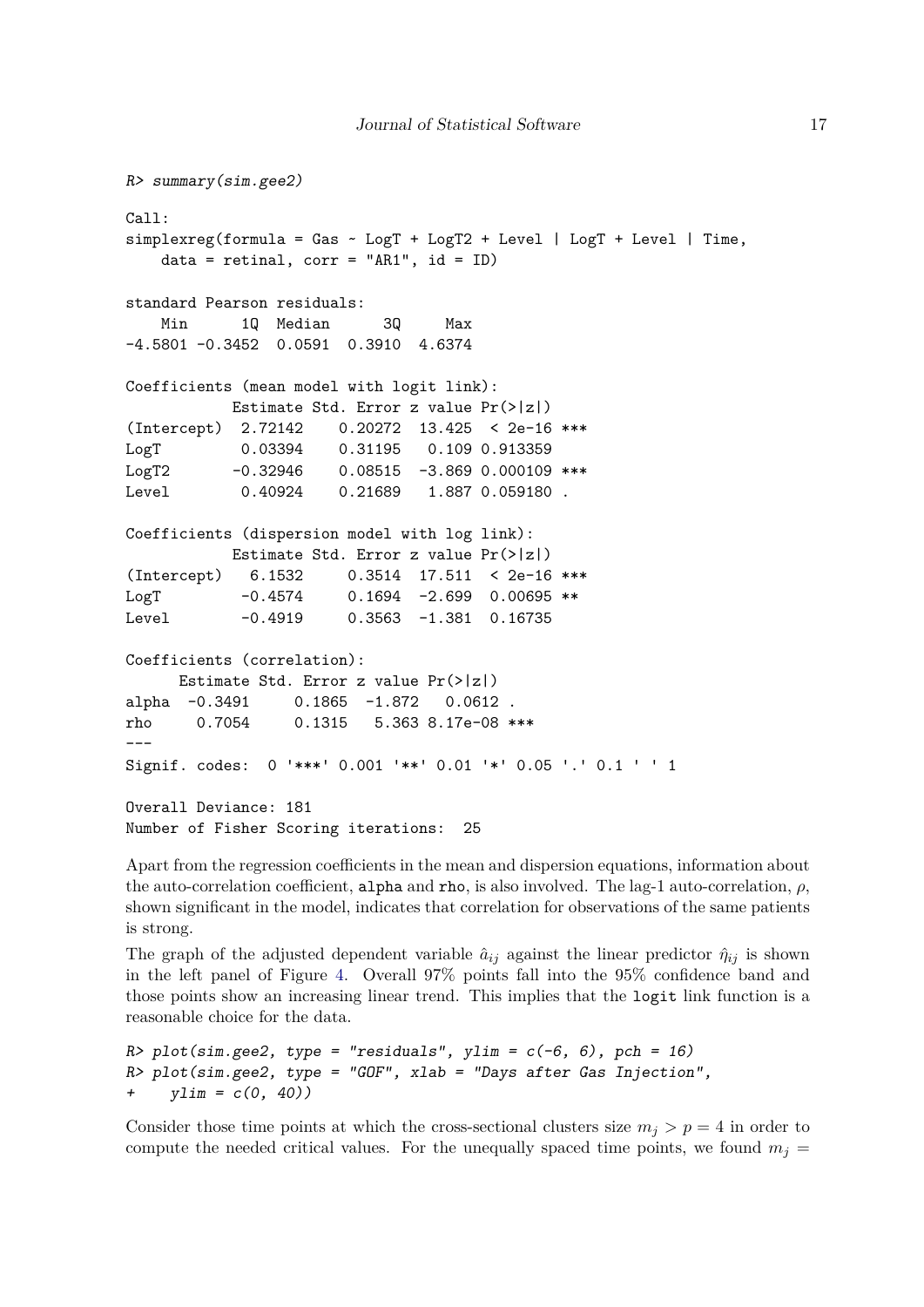

<span id="page-17-1"></span>Figure 4: Link function checking (left) and goodness-of-fit test (right), Eye Surgery study.

29*,* 13*,* 13*,* 13*,* 6*,* 6*,* 5*,* 5 corresponding to day *j* = 1*,* 2*,* 3*,* 4*,* 8*,* 9*,* 13*,* 15. The partial deviances are depicted in the right panel of Figure [4,](#page-17-1) indicating an overall good fitting. Among the 8 time points, only the partial deviance on the 8th day gives the evidence of lack of fit, with a small margin.

## **8. Conclusion**

<span id="page-17-0"></span>In this paper, we describe the capabilities of the **simplexreg** package for conducting the simplex regression analysis in R. Statistical inferences and residual analyses of the simplex regression models via maximum likelihood and generalized estimation equations methods in R were presented, together with properties of the simplex distributions.

The density, cumulative distribution, quantile and the random generating functions for the simplex distribution were implemented in the package. The simplex random number generator is shown efficient and accurate, providing a powerful tool for a simulation based inference approach, such as the Markov chain Monte Carlo method, to fit hierarchical simplex generalized linear models for multilevel proportional data using a Bayesia approach.

The multi-dimensional simplex model is an important extension to the simplex GLM discussed in this paper. [Jørgensen and Lauritzen](#page-18-15) [\(2000\)](#page-18-15) proposed a class of multivariate dispersion models for multivariate non-normal responses. When over-dispersion appears in the compositional data, the multivariate simplex distribution [\(Jørgensen and Lauritzen](#page-18-15) [2000\)](#page-18-15) can be considered as the underlying distribution for multivariate regression modeling. Developing regression analysis of the multivariate simplex distribution will be our future work through further investigation on this study.

## **9. Acknowledgments**

The authors gratefully acknowledge NSFC 107104-N11405 for support.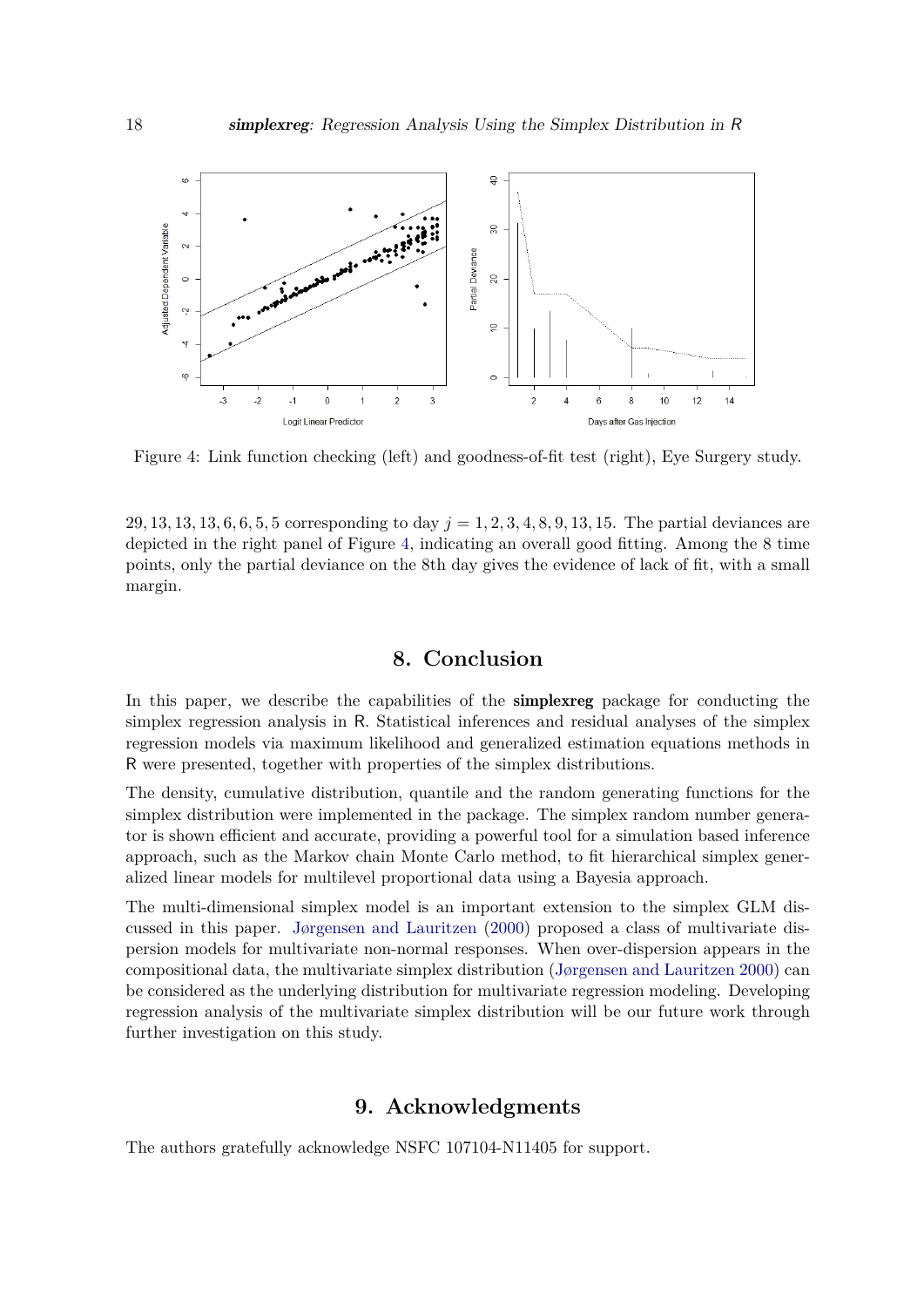## **References**

- <span id="page-18-13"></span>Allan DS, Keeney M, Howson-Jan K, Popma J, Weir K, Bhatia M, Sutherland DR, Chin-Yee IH (2002). "Number of Viable CD34+ Cells Reinfused Predicts Engraftment in Autologous Hematopoietic Stem Cell Transplantation." *Bone Marrow Transplantation*, **29**, 967–972. [doi:10.1038/sj.bmt.1703575](http://dx.doi.org/10.1038/sj.bmt.1703575).
- <span id="page-18-6"></span>Barndorff-Nielsen OE, Jørgensen B (1991). "Some Parametric Models on the Simplex." *Journal of Multivariate Analysis*, **39**, 106–116. [doi:10.1016/0047-259x\(91\)90008-p](http://dx.doi.org/10.1016/0047-259x(91)90008-p).
- <span id="page-18-5"></span>Cribari-Neto F, Zeileis A (2010). "Beta Regression in R." *Journal of Statistical Software*, **34**(2), 1–24. [doi:10.18637/jss.v034.i02](http://dx.doi.org/10.18637/jss.v034.i02).
- <span id="page-18-4"></span>Ferrari SLP, Cribari-Neto F (2004). "Beta Regression for Modelling Rates and Proportions." *Journal of Applied Statistics*, **31**, 799–815. [doi:10.1080/0266476042000214501](http://dx.doi.org/10.1080/0266476042000214501).
- <span id="page-18-2"></span>Fisher RA (1953). "Dispersion on a Sphere." *Proceedings of the Royal Society of London A*, **217**, 295–305. [doi:10.1098/rspa.1953.0064](http://dx.doi.org/10.1098/rspa.1953.0064).
- <span id="page-18-11"></span>Galassi M, Davies J, Theiler J, Gough B, Jungman G, Alken P, Booth M, Rossi F (2009). *GNU Scientific Library Reference Manual, Version 1.3*. URL [http://www.gnu.org/software/](http://www.gnu.org/software/gsl) [gsl](http://www.gnu.org/software/gsl).
- <span id="page-18-7"></span>Jørgensen B (1991). "On the Mixture of the Inverse Gaussian Distribution with its Complementary Reciprocal." *Scandinavian Journal of Statistics*, **18**, 77–89.
- <span id="page-18-1"></span>Jørgensen B (1997). *The Theory of Dispersion Models*. Chapman and Hall, London.
- <span id="page-18-15"></span>Jørgensen B, Lauritzen SL (2000). "Multivariate Dispersion Models." *Journal of Multivariate Analysis*, **74**, 267–281. [doi:10.1006/jmva.1999.1885](http://dx.doi.org/10.1006/jmva.1999.1885).
- <span id="page-18-12"></span>Lemon J (2006). "plotrix: A Package in the Red Light District of R." R *News*, **6**(4), 8–12. URL <https://CRAN.R-project.org/doc/Rnews/>.
- <span id="page-18-9"></span>Liang KY, Zeger SL (1986). "Longitudinal Data Analysis Using Genrealized Linear Models." *Biometrika*, **73**, 13–22. [doi:10.2307/2336267](http://dx.doi.org/10.2307/2336267).
- <span id="page-18-0"></span>McCullagh P, Nelder JA (1989). *Generalized Linear Models*. Chapman and Hall, London.
- <span id="page-18-14"></span>Meyers S, Ambler JS, Tan M, Werner J, Huang S (1992). "Variation of Perfluorpropane Disappearance after Vitrectomy." *Retina*, **12**, 359–363. [doi:10.1097/](http://dx.doi.org/10.1097/00006982-199212040-00012) [00006982-199212040-00012](http://dx.doi.org/10.1097/00006982-199212040-00012).
- <span id="page-18-8"></span>Michael JR, Schucany W, Hass RW (1976). "Generating Random Variates Using Transformations with Multiple Roots." *The American Statistician*, **30**, 88–90. [doi:10.2307/2683801](http://dx.doi.org/10.2307/2683801).
- <span id="page-18-3"></span>Nelder JA, Wedderburn RWM (1972). "Generalized Linear Models." *Journal of the Royal Statistical Society A*, **135**, 370–384. [doi:10.2307/2344614](http://dx.doi.org/10.2307/2344614).
- <span id="page-18-10"></span>Prentice RL, Zhao LP (1991). "Estimating Equations for Parameters in Means and Covariances of Multivariate Discrete and Continuous Responses." *Biometrics*, **47**, 825–839. [doi:10.2307/2532642](http://dx.doi.org/10.2307/2532642).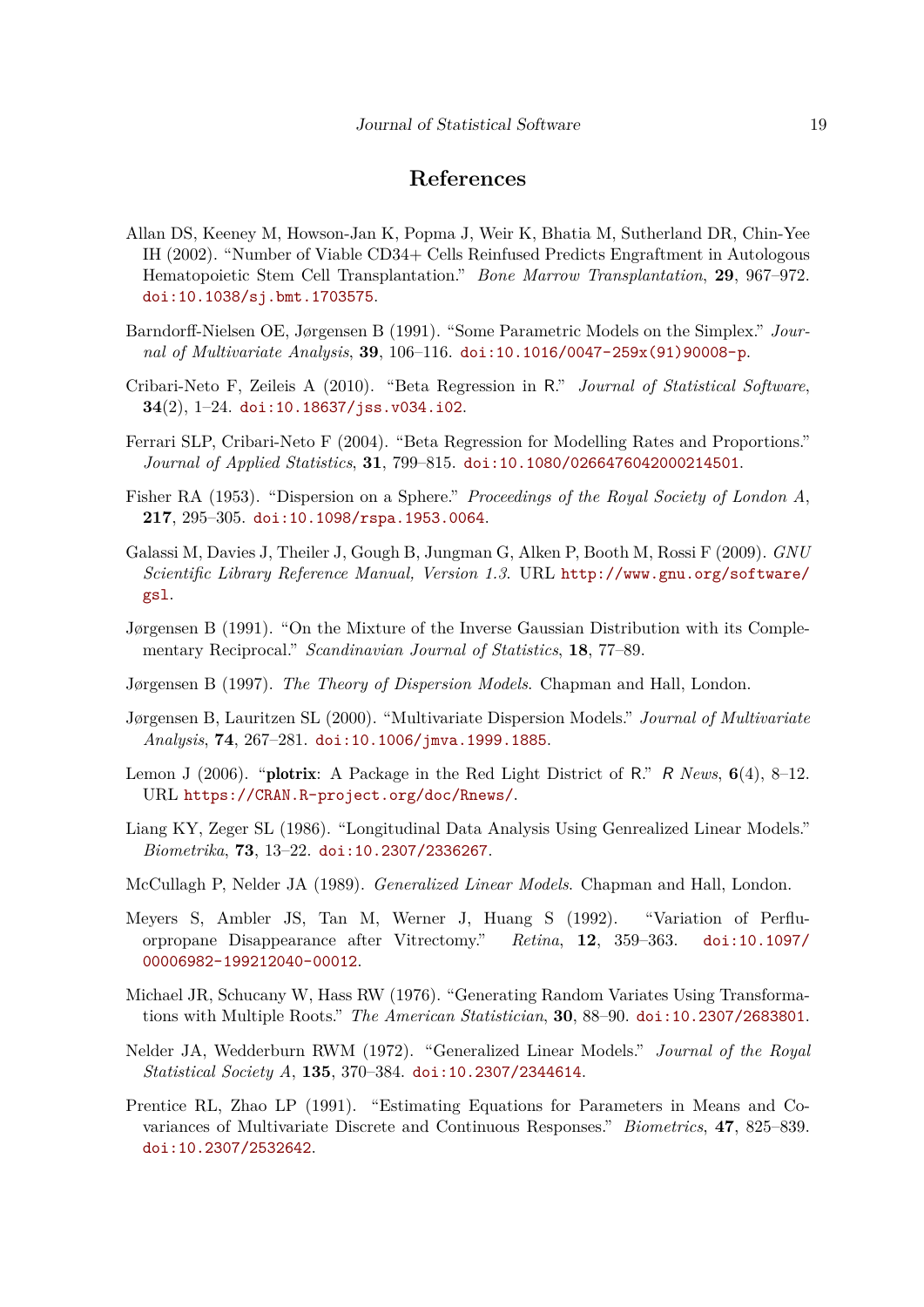- <span id="page-19-8"></span>Qiu Z (2001). *Simplex Mixed Models for Longitudinal Proportional Data*. Ph.D. thesis, Department of Mathematics and Statistics, York University, Toronto, Ontario, Canada.
- <span id="page-19-6"></span>Qiu Z, Song PXK, Tan M (2008). "Simplex Mixed-Effects Models for Longitudinal Proportional Data." *Scandinavian Journal of Statistics*, **35**, 577–596. [doi:10.1111/j.1467-9469.](http://dx.doi.org/10.1111/j.1467-9469.2008.00603.x) [2008.00603.x](http://dx.doi.org/10.1111/j.1467-9469.2008.00603.x).
- <span id="page-19-0"></span>R Core Team (2016). R*: A Language and Environment for Statistical Computing*. R Foundation for Statistical Computing, Vienna, Austria. URL <https://www.R-project.org/>.
- <span id="page-19-1"></span>Rigby R, Stasinopoulos DM (2005). "Generalized Additive Models for Location, Scale and Shape." *Applied Statistics*, **54**, 507–554. [doi:10.1111/j.1467-9876.2005.00510.x](http://dx.doi.org/10.1111/j.1467-9876.2005.00510.x).
- <span id="page-19-5"></span>Song PXK, Qiu Z, Tan M (2004). "Modeling Heterogeneous Dispersion in Marginal Simplex Models for Continuous Longitudinal Proportional Data." *Biometrical Journal*, **46**, 540–553. [doi:10.1002/bimj.200110052](http://dx.doi.org/10.1002/bimj.200110052).
- <span id="page-19-4"></span>Song PXK, Tan M (2000). "Marginal Models for Longitudinal Continuous Proportional Data." *Biometrics*, **56**, 496–502. [doi:10.1111/j.0006-341x.2000.00496.x](http://dx.doi.org/10.1111/j.0006-341x.2000.00496.x).
- <span id="page-19-2"></span>Stasinopoulos DM, Rigby RA (2007). "Generalized Additive Models for Location Scale and Shape (GAMLSS) in R." *Journal of Statistical Software*, **23**(7), 1–46. [doi:10.18637/jss.](http://dx.doi.org/10.18637/jss.v023.i07) [v023.i07](http://dx.doi.org/10.18637/jss.v023.i07).
- <span id="page-19-10"></span>Yang H, Acker JP, Cabuhat M, Letcher B, Larratt L, McGann LE (2005). "Association of Post-Thaw Viable CD34+ Cells and CFU-GM with Time to Hematopoietic Engraftment." *Bone Marrow Transplantation*, **35**, 881–887. [doi:10.1038/sj.bmt.1704926](http://dx.doi.org/10.1038/sj.bmt.1704926).
- <span id="page-19-9"></span>Zeileis A, Croissant Y (2010). "Extended Model Formulas in R: Multiple Parts and Multiple Responses." *Journal of Statistical Software*, **34**(1), 1–13. [doi:10.18637/jss.v034.i01](http://dx.doi.org/10.18637/jss.v034.i01).
- <span id="page-19-3"></span>Zhang P, Qiu Z (2014). "Regression Analysis of Proportional Data Using Simplex Distribution." *Science China Mathematics (Chinese Version)*, **44**, 89–104. [doi:10.1360/](http://dx.doi.org/10.1360/012013-200) [012013-200](http://dx.doi.org/10.1360/012013-200).
- <span id="page-19-7"></span>Zhang P, Qiu Z, Shi C (2016). simplexreg*: Regression Analysis of Proportional Data Using Simplex Distribution*. R package version 1.3, URL [https://CRAN.R-project.org/](https://CRAN.R-project.org/package=simplexreg) [package=simplexreg](https://CRAN.R-project.org/package=simplexreg).

#### **Affiliation:**

Peng Zhang Department of Mathematics Zhejiang University 310027 Hangzhou, China E-mail: [pengz@zju.edu.cn](mailto:pengz@zju.edu.cn), [3100102177@zju.edu.cn](mailto:3100102177@zju.edu.cn)